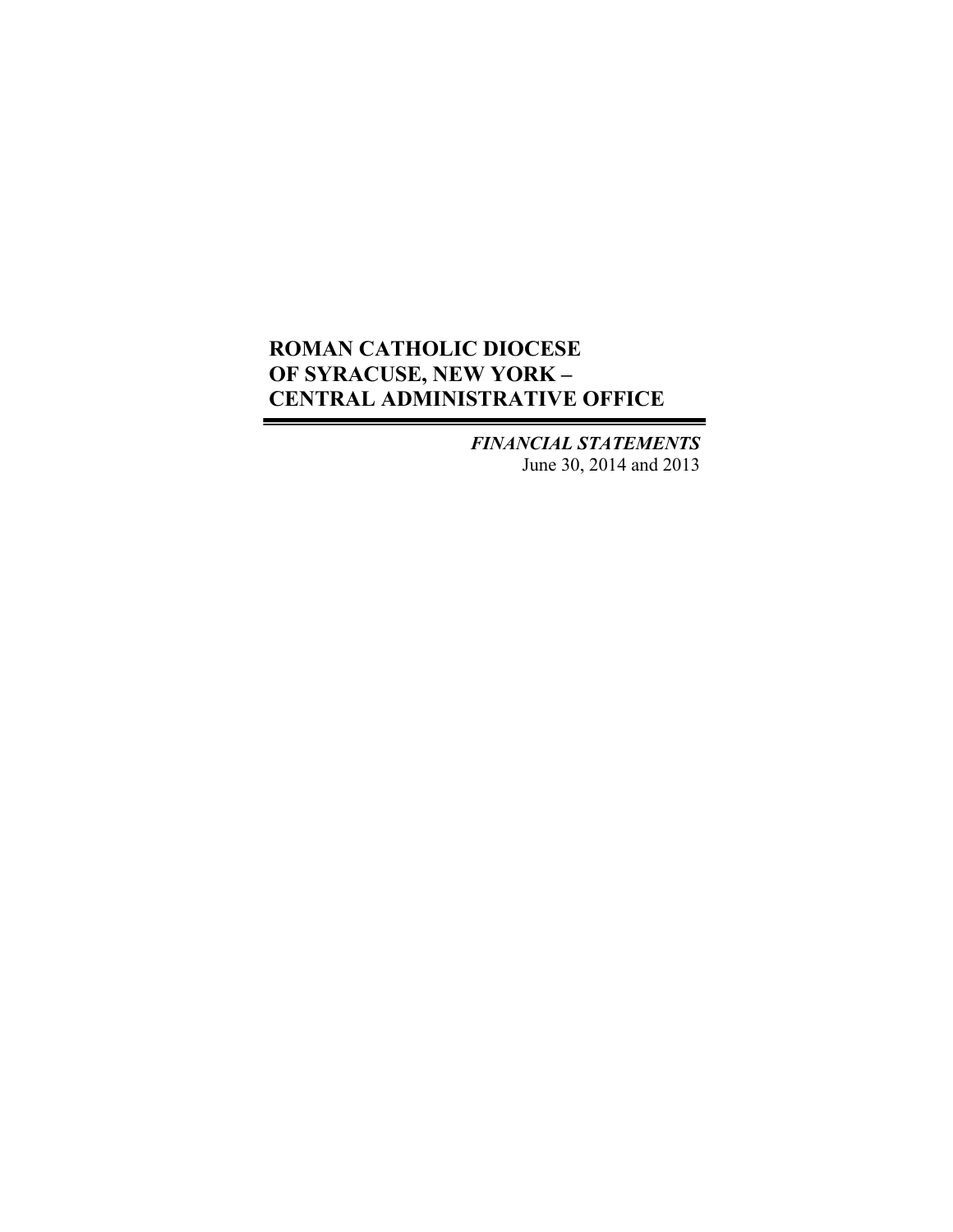# **Table of Contents**

# **ROMAN CATHOLIC DIOCESE OF SYRACUSE, NEW YORK – CENTRAL ADMINISTRATIVE OFFICE**

| <b>INDEPENDENT AUDITORS' REPORT</b>                                                                                                                                                                                            |                          |
|--------------------------------------------------------------------------------------------------------------------------------------------------------------------------------------------------------------------------------|--------------------------|
| AUDITED FINANCIAL STATEMENTS                                                                                                                                                                                                   |                          |
| STATEMENTS OF FINANCIAL POSITION                                                                                                                                                                                               | $\overline{\phantom{a}}$ |
| STATEMENTS OF ACTIVITIES                                                                                                                                                                                                       | $\overline{4}$           |
| STATEMENTS OF CHANGES IN NET ASSETS 5                                                                                                                                                                                          |                          |
|                                                                                                                                                                                                                                | 6                        |
| NOTES TO FINANCIAL STATEMENTS                                                                                                                                                                                                  | $\overline{7}$           |
| OTHER FINANCIAL INFORMATION POSTAGE AND THE RESERVE TO THE RESERVE THE RESERVE TO THE RESERVE THE RESERVE THE RESERVE THE RESERVE THAT A LIMIT OF THE RESERVE THAT A LIMIT OF THE RESERVE THAT A LIMIT OF THE RESERVE THAT A L | 25                       |
| SCHEDULES OF UNRESTRICTED PROGRAM AND SUPPORTING EXPENSES                                                                                                                                                                      | 25                       |
|                                                                                                                                                                                                                                | 26                       |
| SCHEDULE OF INVESTMENT FUND ACTIVITY<br><u> 1989 - Johann Barbara, martxa alemaniar a</u>                                                                                                                                      | 28                       |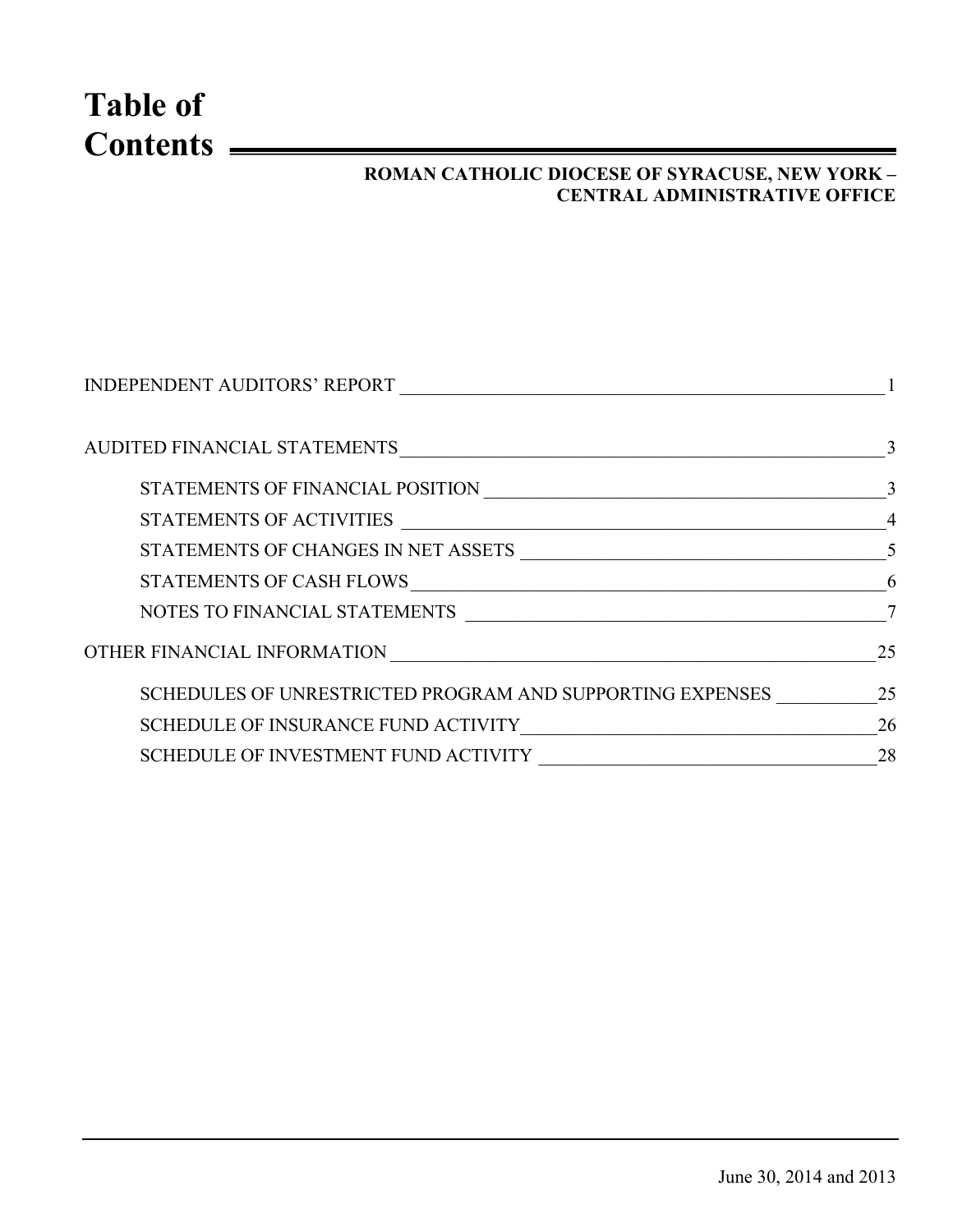

## **INDEPENDENT AUDITORS' REPORT**

## **MOST REVEREND ROBERT CUNNINGHAM, D.D. ROMAN CATHOLIC DIOCESE OF SYRACUSE, NEW YORK – CENTRAL ADMINISTRATIVE OFFICE**

### **Report on the Financial Statements**

We have audited the accompanying financial statements of the **ROMAN CATHOLIC DIOCESE OF SYRACUSE, NEW YORK – CENTRAL ADMINISTRATIVE OFFICE**, which comprise the statements of financial position as of June 30, 2014 and 2013, and the related statements of activities, changes in net assets, and cash flows for the years then ended, and the related notes to the financial statements.

### **Management's Responsibility for the Financial Statements**

Management is responsible for the preparation and fair presentation of these financial statements in accordance with accounting principles generally accepted in the United States of America; this includes the design, implementation, and maintenance of internal control relevant to the preparation and fair presentation of financial statements that are free from material misstatements, whether due to fraud or error.

#### **Auditor's Responsibility**

Our responsibility is to express an opinion on these financial statements based on our audits. We conducted our audits in accordance with auditing standards generally accepted in the United States of America. Those standards require that we plan and perform the audit to obtain reasonable assurance about whether the financial statements are free of material misstatement.

An audit involves performing procedures to obtain audit evidence about the amounts and disclosures in the financial statements. The procedures selected depend on the auditor's judgment, including the assessment of the risks of material misstatement of the financial statements, whether due to fraud or error. In making those risk assessments, the auditor considers internal control relevant to the entity's preparation and fair presentation of the financial statements in order to design audit procedures that are appropriate in the circumstances, but not for the purpose of expressing an opinion on the effectiveness of the entity's internal control. Accordingly, we express no such opinion. An audit also includes evaluating the appropriateness of accounting policies used and the reasonableness of significant accounting estimates made by management, as well as evaluating the overall presentation of the financial statements.

We believe that the audit evidence we have obtained is sufficient and appropriate to provide a basis for our audit opinion.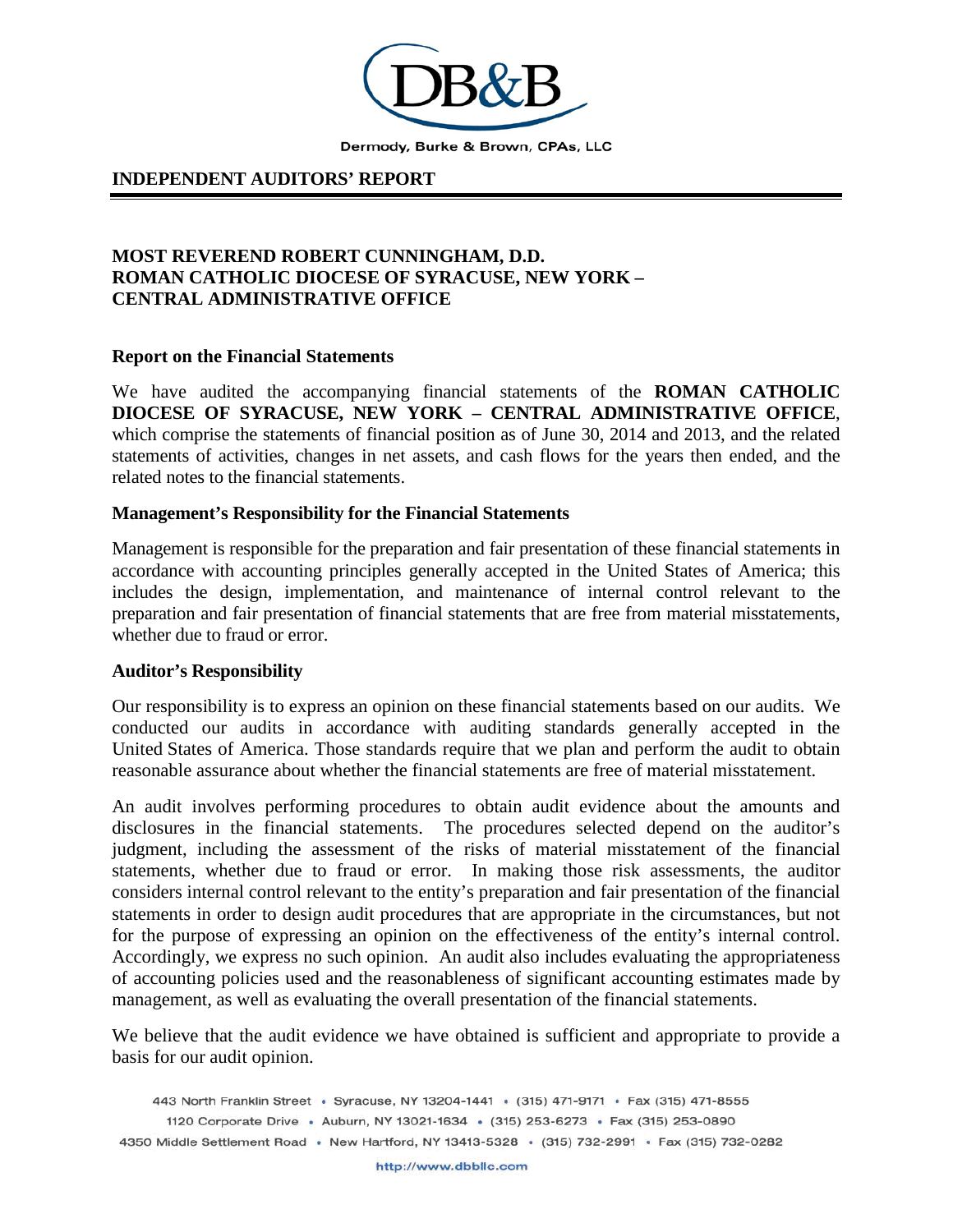### **Opinion**

In our opinion, the financial statements referred to above present fairly, in all material respects, the financial position of the Roman Catholic Diocese of Syracuse, New York – Central Administrative Office as of June 30, 2014 and 2013, and the results of its operations and its cash flows for the years then ended in accordance with accounting principles generally accepted in the United States of America.

### **Report on Supplementary Information**

Our audits were conducted for the purpose of forming an opinion on the financial statements as a whole. The accompany information on pages 25 to 28 is presented for purposes of additional analysis and is not a required part of the financial statements. Such information is the responsibility of management and was derived from and relates directly to the underlying accounting and other records used to prepare the financial statements and certain additional procedures, including comparing and reconciling such information directly to the underlying accounting and other records used to prepare the financial statements or to the financial statements themselves, and other additional procedures in accordance with auditing standards generally accepted in the United States of America. In our opinion, the information is fairly stated in all material respects in relation to the financial statements taken as a whole.

Dermody, Burke & Brown

**DERMODY, BURKE & BROWN, CPAs, LLC**

Syracuse, New York

November 4, 2014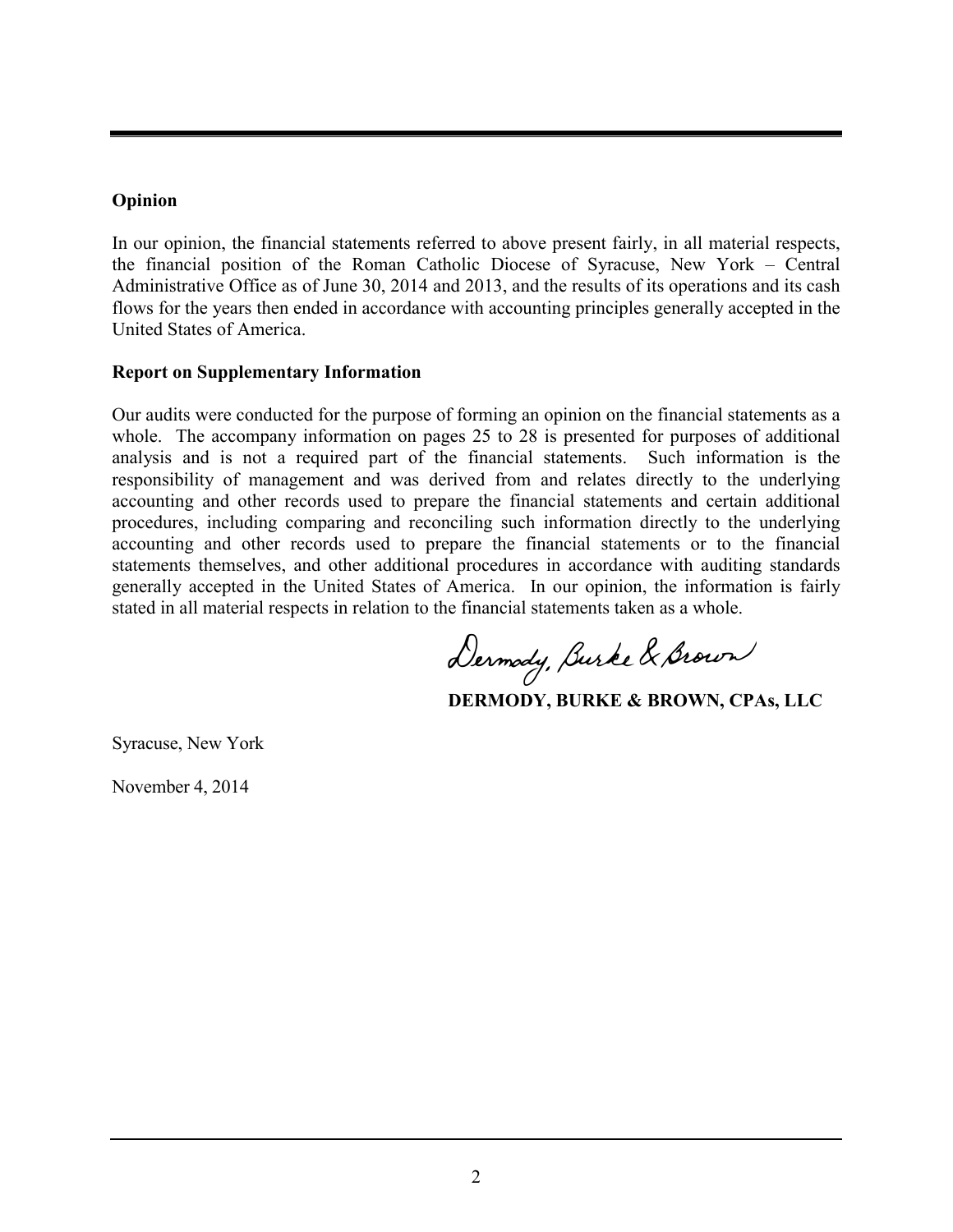#### **AUDITED FINANCIAL STATEMENTS**

# **STATEMENTS OF FINANCIAL POSITION**

June 30, 2014 and 2013

 $\mathbf{L}$ 

### **ASSETS**

|                                             | 2014          | 2013          |
|---------------------------------------------|---------------|---------------|
| Cash                                        | \$<br>728,861 | \$<br>572,723 |
| Accounts Receivable - Net                   | 2,955,177     | 3,109,045     |
| <b>Unconditional Promises to Give - Net</b> | 1,492,968     | 1,213,232     |
| Mortgages and Notes Receivable - Net        | 114,124       | 975,047       |
| Prepaid Expenses and Other Assets           | 422,800       | 384,300       |
| Investments                                 | 41,268,529    | 32,257,922    |
| Land, Building and Equipment, Net of        |               |               |
| <b>Accumulated Depreciation</b>             | 2,837,965     | 2,514,193     |
| <b>TOTAL ASSETS</b>                         | 49,820,424    | 41,026,462    |

#### **LIABILITIES AND NET ASSETS**

| LIABILITIES                                  |                 |                         |
|----------------------------------------------|-----------------|-------------------------|
| <b>Accounts Payable and Accrued Expenses</b> | \$<br>1,404,193 | $\mathbb{S}$<br>727,452 |
| <b>Accrued Insurance Reserves</b>            | 6,653,476       | 5,776,295               |
| Deferred Income                              | 134,300         | 160,220                 |
| Due to Affiliated Organizations              | 2,123,608       | 2,483,960               |
| <b>Liability for Custodial Accounts</b>      | 193,887         | 279,134                 |
| <b>Unfunded Pension Obligation</b>           | 22,423,852      | 3,074,304               |
| <b>Total Liabilities</b>                     | 32,933,316      | 12,501,365              |
| <b>NET ASSETS</b>                            |                 |                         |
| Unrestricted                                 | 9,617,800       | 20,695,759              |
| <b>Temporarily Restricted</b>                | 7,269,308       | 7,829,338               |
| <b>Total Net Assets</b>                      | 16,887,108      | 28,525,097              |
| <b>TOTAL LIABILITIES AND NET ASSETS</b>      | 49,820,424      | 41,026,462              |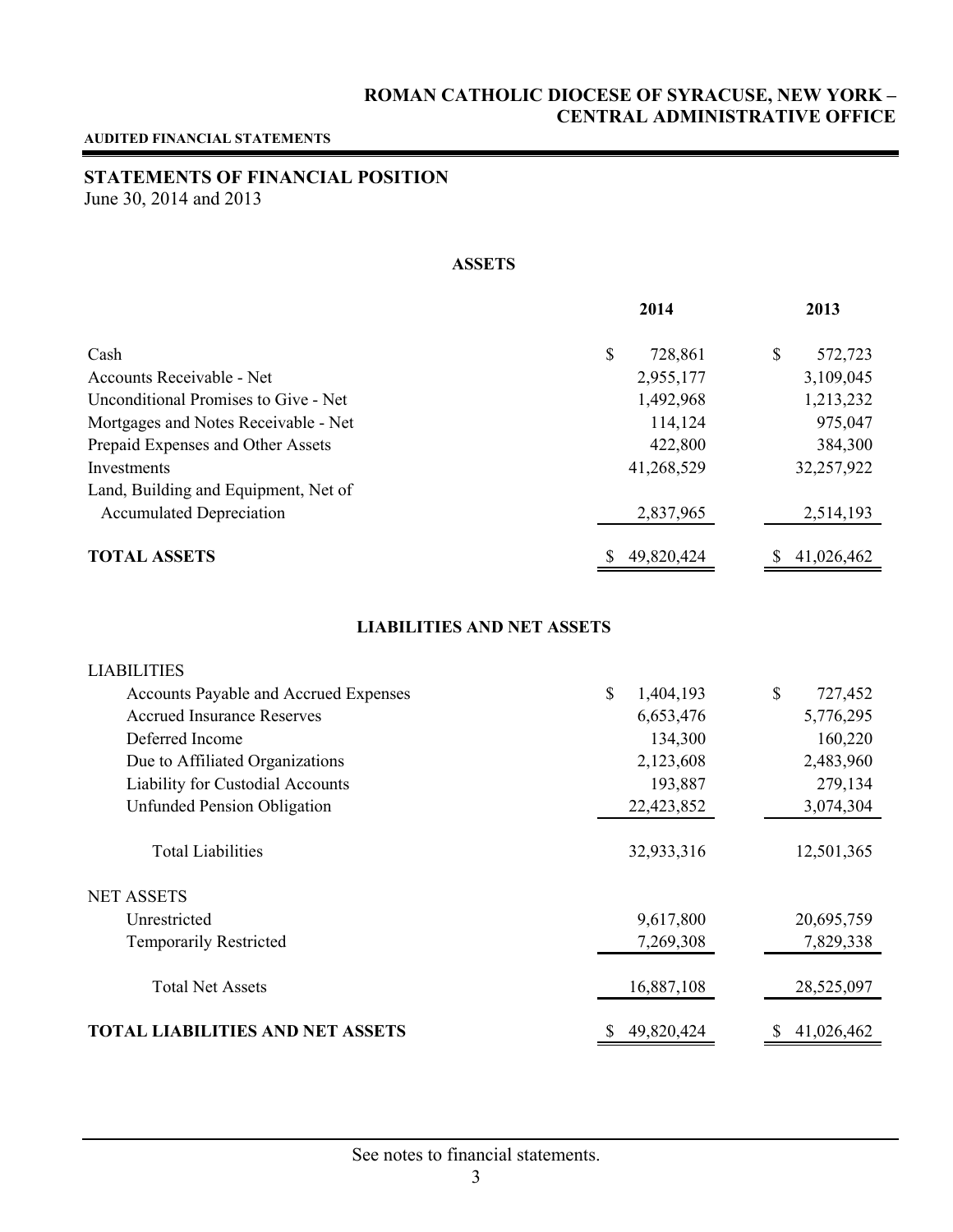# **STATEMENTS OF ACTIVITIES**

|                                                                                                                                                                                             | 2014                                                                                  | 2013                                                                                 |
|---------------------------------------------------------------------------------------------------------------------------------------------------------------------------------------------|---------------------------------------------------------------------------------------|--------------------------------------------------------------------------------------|
| REVENUE AND SUPPORT FROM OPERATIONS                                                                                                                                                         |                                                                                       |                                                                                      |
| Contributions<br><b>Insurance Fees</b><br>Fees - Other Services<br>Catholic School Office - Fees and Services<br><b>Affiliation Fees and Assessments</b><br><b>Foundation Grant Revenue</b> | $\mathbb{S}$<br>4,940,772<br>24,506,530<br>774,097<br>969,442<br>1,905,441<br>917,400 | \$<br>5,093,756<br>22,528,471<br>378,076<br>$\boldsymbol{0}$<br>1,147,975<br>889,600 |
| Total Revenue and Support from Operations                                                                                                                                                   | 34,013,682                                                                            | 30,037,878                                                                           |
| <b>EXPENSES</b>                                                                                                                                                                             |                                                                                       |                                                                                      |
| Program Services<br><b>Supporting Services</b><br><b>Insurance Services</b>                                                                                                                 | 6,189,694<br>4,727,135<br>21,291,430                                                  | 5,272,999<br>3,644,059<br>19,422,930                                                 |
| <b>Total Expenses</b>                                                                                                                                                                       | 32,208,259                                                                            | 28,339,988                                                                           |
| <b>CHANGE IN NET ASSETS BEFORE</b><br><b>INVESTMENT ACTIVITY</b>                                                                                                                            | 1,805,423                                                                             | 1,697,890                                                                            |
| REVENUE AND SUPPORT FROM<br><b>INVESTMENT ACTIVITY</b>                                                                                                                                      |                                                                                       |                                                                                      |
| Net Investment Activity                                                                                                                                                                     | 4,587,627                                                                             | 3,817,002                                                                            |
| <b>CHANGE IN NET ASSETS</b>                                                                                                                                                                 | 6,393,050                                                                             | 5,514,892                                                                            |
| Net Assets at Beginning of Year                                                                                                                                                             | 28,525,097                                                                            | 30,325,189                                                                           |
| <b>Unfunded Pension Obligation Adjustment</b><br>Assumption of Affiliated Entities Unfunded Pension Obligations<br>Net Asset Transfer - Related Entities                                    | (690, 233)<br>(18, 641, 314)<br>1,300,508                                             | (1,769,512)<br>$_{0}$<br>(5, 545, 472)                                               |
| Net Assets at End of Year                                                                                                                                                                   | 16,887,108<br>P                                                                       | 28,525,097                                                                           |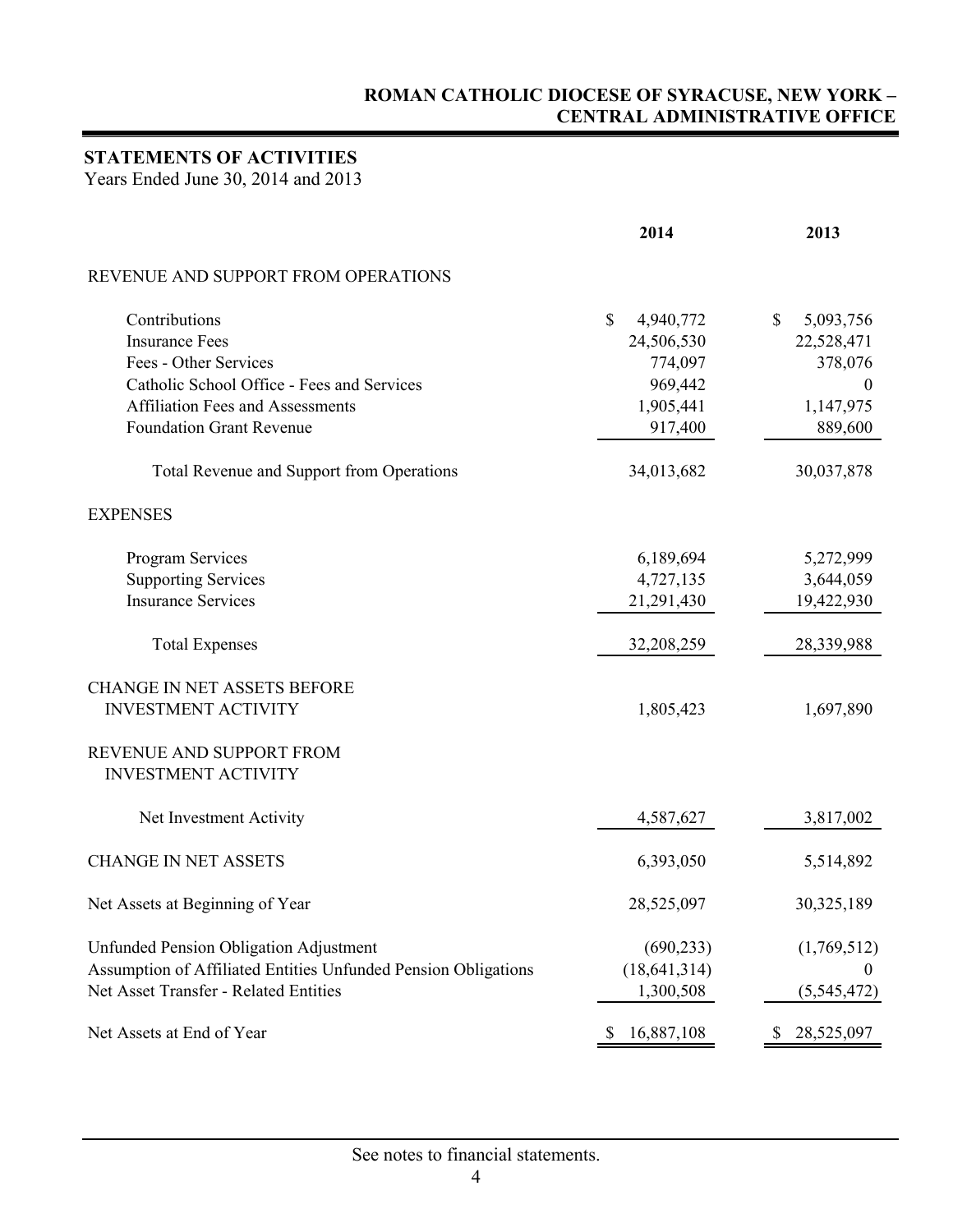# **STATEMENTS OF CHANGES IN NET ASSETS**

|                                                                | 2014             | 2013             |
|----------------------------------------------------------------|------------------|------------------|
| CHANGES IN UNRESTRICTED NET ASSETS                             |                  |                  |
| <b>Total Revenue and Support</b>                               | 28,474,815<br>S. | 24,481,106<br>S. |
| <b>Total Operating Expenses</b>                                | (32, 208, 259)   | (28, 339, 988)   |
| <b>Investment Activity</b>                                     | 4,587,642        | 3,817,871        |
| Net Assets Released from Restrictions                          | 6,098,882        | 4,979,560        |
| Change in Operating Unrestricted Net Assets                    | 6,953,080        | 4,938,549        |
| Other Activity:                                                |                  |                  |
| <b>Unfunded Pension Obligation Adjustment</b>                  | (19, 331, 547)   | (1,769,512)      |
| Net Asset Transfer - Interfund Net Activity - Related Entities | 1,300,508        | (5, 545, 472)    |
| <b>Total Other Activity</b>                                    | (18,031,039)     | (7,314,984)      |
| Unrestricted Net Assets, Beginning of Year                     | 20,695,759       | 23,072,194       |
| Unrestricted Net Assets, End of Year                           | 9,617,800        | 20,695,759       |
| CHANGES IN TEMPORARILY RESTRICTED NET ASSETS                   |                  |                  |
| Contributions                                                  | 4,621,467        | 4,667,172        |
| <b>Investment Activity - Net</b>                               | (15)             | (869)            |
| <b>Foundation Grant Revenue</b>                                | 917,400          | 889,600          |
| Net Assets Released from Restrictions                          | (6,098,882)      | (4,979,560)      |
| Change in Temporarily Restricted Net Assets                    | (560, 030)       | 576,343          |
| Temporarily Restricted Net Assets, Beginning of Year           | 7,829,338        | 7,252,995        |
| Temporarily Restricted Net Assets, End of Year                 | 7,269,308        | 7,829,338        |
| TOTAL NET ASSETS, END OF YEAR                                  | 16,887,108<br>\$ | 28,525,097<br>\$ |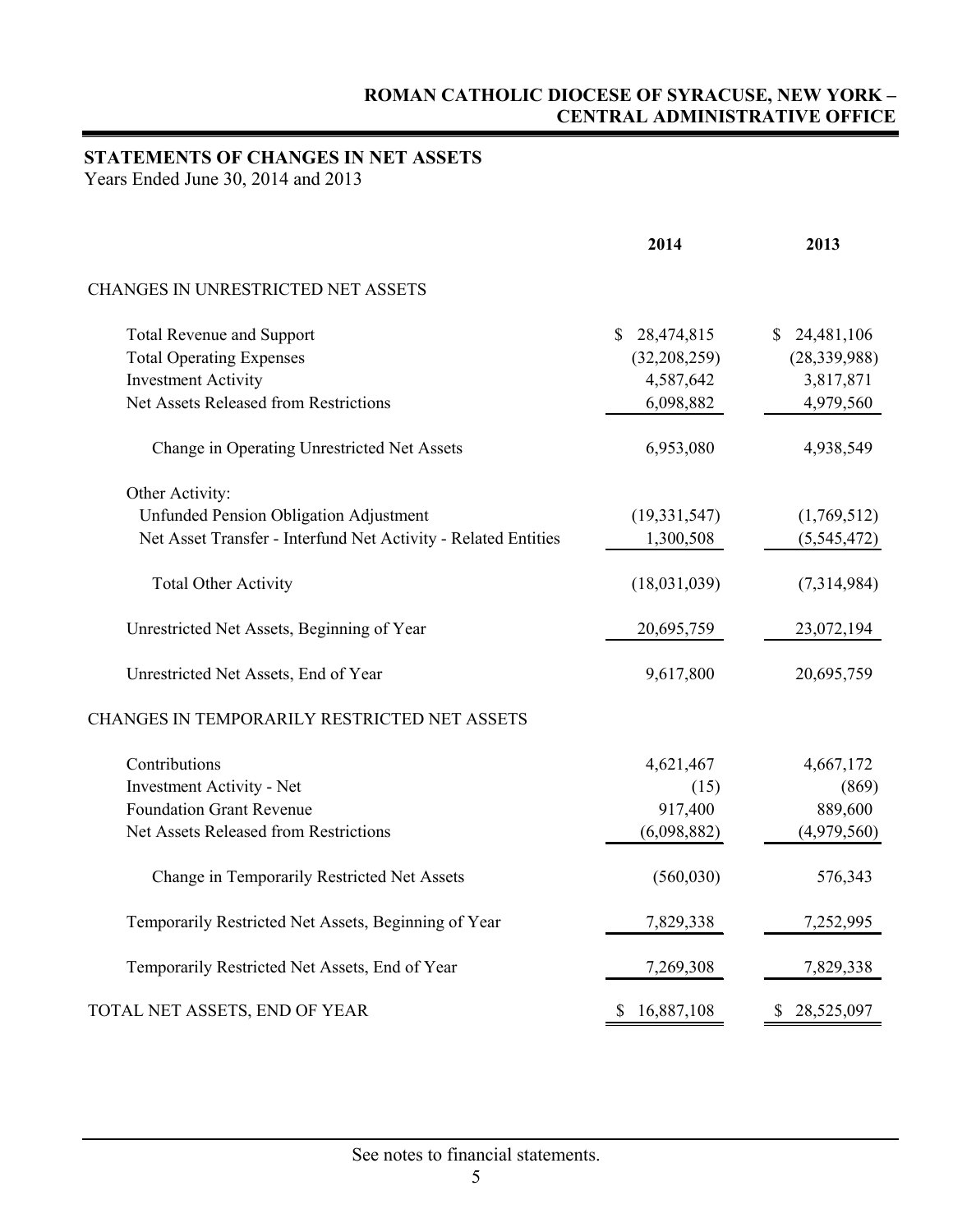# **STATEMENTS OF CASH FLOWS**

|                                                            | 2014             |    | 2013             |
|------------------------------------------------------------|------------------|----|------------------|
| CASH FLOWS FROM OPERATING ACTIVITIES                       |                  |    |                  |
| Change in Net Assets                                       | \$<br>6,393,050  | \$ | 5,514,892        |
| Adjustments to Reconcile Change in Net Assets to Net       |                  |    |                  |
| Cash Provided By Operating Activities:                     |                  |    |                  |
| <b>Depreciation Expense</b>                                | 388,812          |    | 388,476          |
| Unrealized (Gain) Loss on Investments                      | (3,971,832)      |    | 90,359           |
| Realized Gain on Investments                               | 121,921          |    | 3,034,123        |
| <b>Bad Debt Expense</b>                                    | 643,107          |    | 301,558          |
| Net Asset Transfer - Interfund Net Activity -              |                  |    |                  |
| <b>Related Entities</b>                                    | 1,300,508        |    | (5,545,472)      |
| (Gain) Loss on Disposal of Building and Equipment          | (240,959)        |    | 5,951            |
| (Increase) Decrease in Operating Assets:                   |                  |    |                  |
| <b>Accounts Receivable</b>                                 | (489, 239)       |    | 147,779          |
| <b>Unconditional Promises to Give</b>                      | (279, 736)       |    | 438,205          |
| Prepaid Expenses and Other Assets                          | (38,500)         |    | (384, 300)       |
| Increase (Decrease) in Operating Liabilities:              |                  |    |                  |
| Accounts Payable and Insurance Reserves                    | 1,553,922        |    | 425,146          |
| Deferred Income                                            | (25,920)         |    | 9,383            |
| Due to Affiliated Organizations                            | 657,649          |    | 3,190,325        |
| Liability for Custodial Accounts                           | (85, 247)        |    | 13,316           |
| Net Cash Provided By Operating Activities                  | 5,927,536        |    | 7,629,741        |
| CASH FLOWS FROM INVESTING ACTIVITIES                       |                  |    |                  |
| <b>Building and Equipment Additions</b>                    | (471, 625)       |    | (292, 131)       |
| Investments - Net Change                                   | (5,160,696)      |    | (5,991,893)      |
| Notes and Mortgage Receivables - Net Change                | 860,923          |    | (975, 047)       |
| Supplementary Contribution to Defined Benefit Pension Plan | (1,000,000)      |    | (500,000)        |
| Net Cash Used In Investing Activities                      | (5,771,398)      |    | (7,759,071)      |
| Net Change in Cash                                         | 156,138          |    | (129, 330)       |
| Cash, Beginning of Year                                    | 572,723          |    | 702,053          |
|                                                            |                  |    |                  |
| Cash, End of Year                                          | \$<br>728,861    | S  | 572,723          |
| Supplemental Information:                                  |                  |    |                  |
| Adjustment of Unfunded Pension Obligation                  | \$<br>(690, 233) |    | (1,769,512)      |
| Assumption of Unfunded Pension Liability                   | \$(18,641,314)   | \$ | $\boldsymbol{0}$ |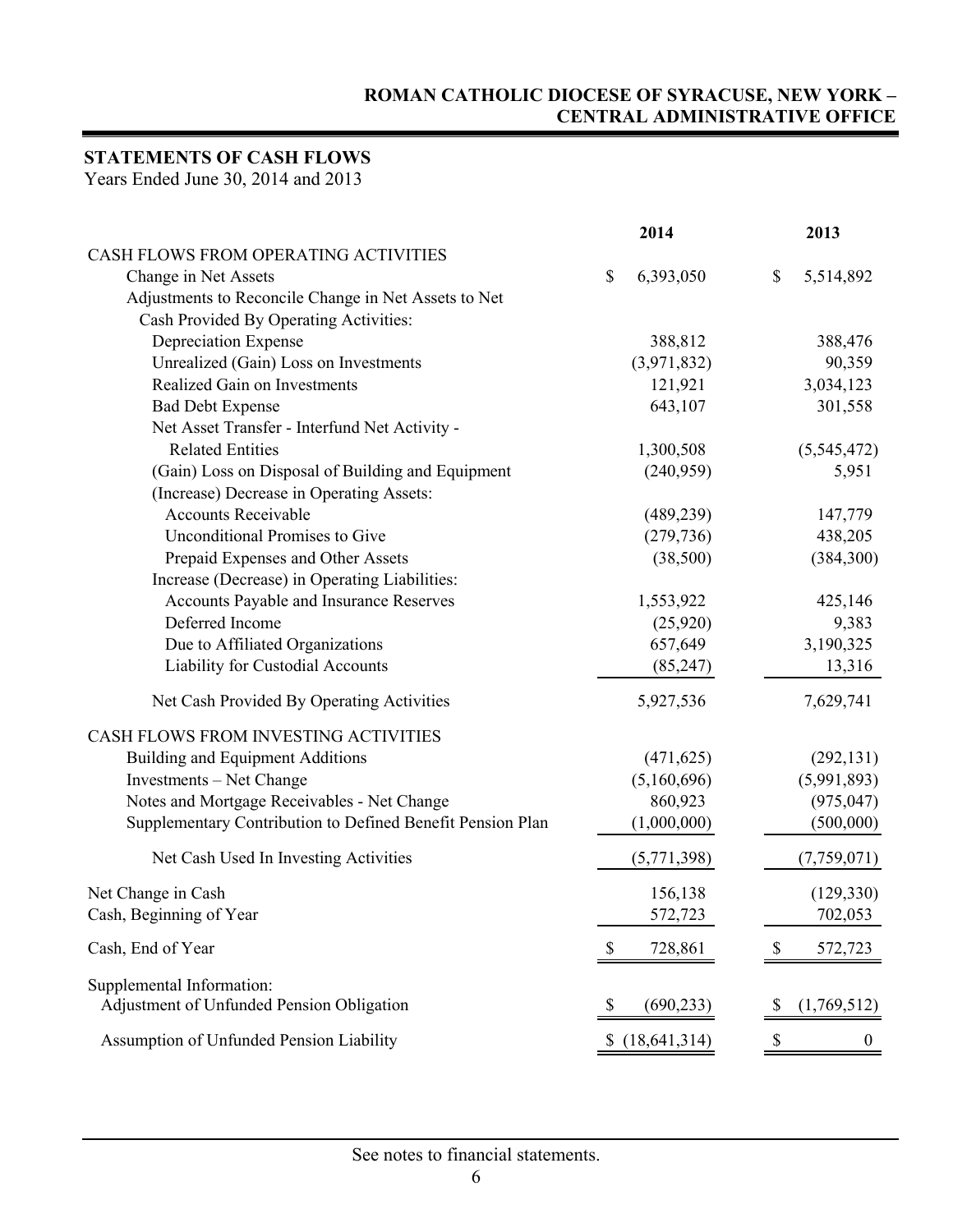# **NOTES TO FINANCIAL STATEMENTS** June 30, 2014 and 2013

# **NOTE 1 – STANDARDS FOR REPORTING AND SIGNIFICANT ACCOUNTING POLICIES**

The financial statements of the Roman Catholic Diocese of Syracuse, New York – Central Administrative Office (the "Diocese") have been prepared in accordance with Accounting Principles and Reporting Practices for Churches and Church-Related Organizations, adopted by the National Conference of Catholic Bishops, the Leadership Conference of Women Religious, and the Conference of Major Superiors of Men.

# **Basis of Presentation**

The financial statements include the administrative and program offices of the Roman Catholic Diocese of Syracuse. The financial statements do not include other activities of the Diocese, such as parishes, schools, cemeteries, group homes, hospitals, Catholic Charities, Foundations and other Diocesan centralized services. These activities may or may not be separately incorporated under civil law. Each is a distinct operating entity from the Diocese, maintaining separate accountability and carrying on its own services and programs.

# **Basis of Accounting**

The financial statements are prepared on the accrual basis of accounting. The Roman Catholic Diocese of Syracuse, New York – Central Administrative Office reports information regarding its financial position and activities according to three classes of net assets: unrestricted net assets, temporarily restricted net assets and permanently restricted net assets. There are no permanently restricted net assets as of June 30, 2014 and 2013.

Temporarily restricted net assets primarily account for the activity of the Diocese's annual gifting campaign, the Diocesan Hope Appeal. Contributions to this campaign are designated to fund specific programs in the subsequent fiscal period.

# **Reclassification**

Certain reclassifications have been made to the 2013 financial statement presentation to correspond to the current year's format.

# **Cash Flows**

For purposes of the statements of cash flows, the Diocese uses the indirect method of reporting net cash flows from operating activities and considers all short-term investments with an original maturity of three months or less to be cash equivalents. At June 30, 2014 and 2013, there were no cash equivalents included in cash.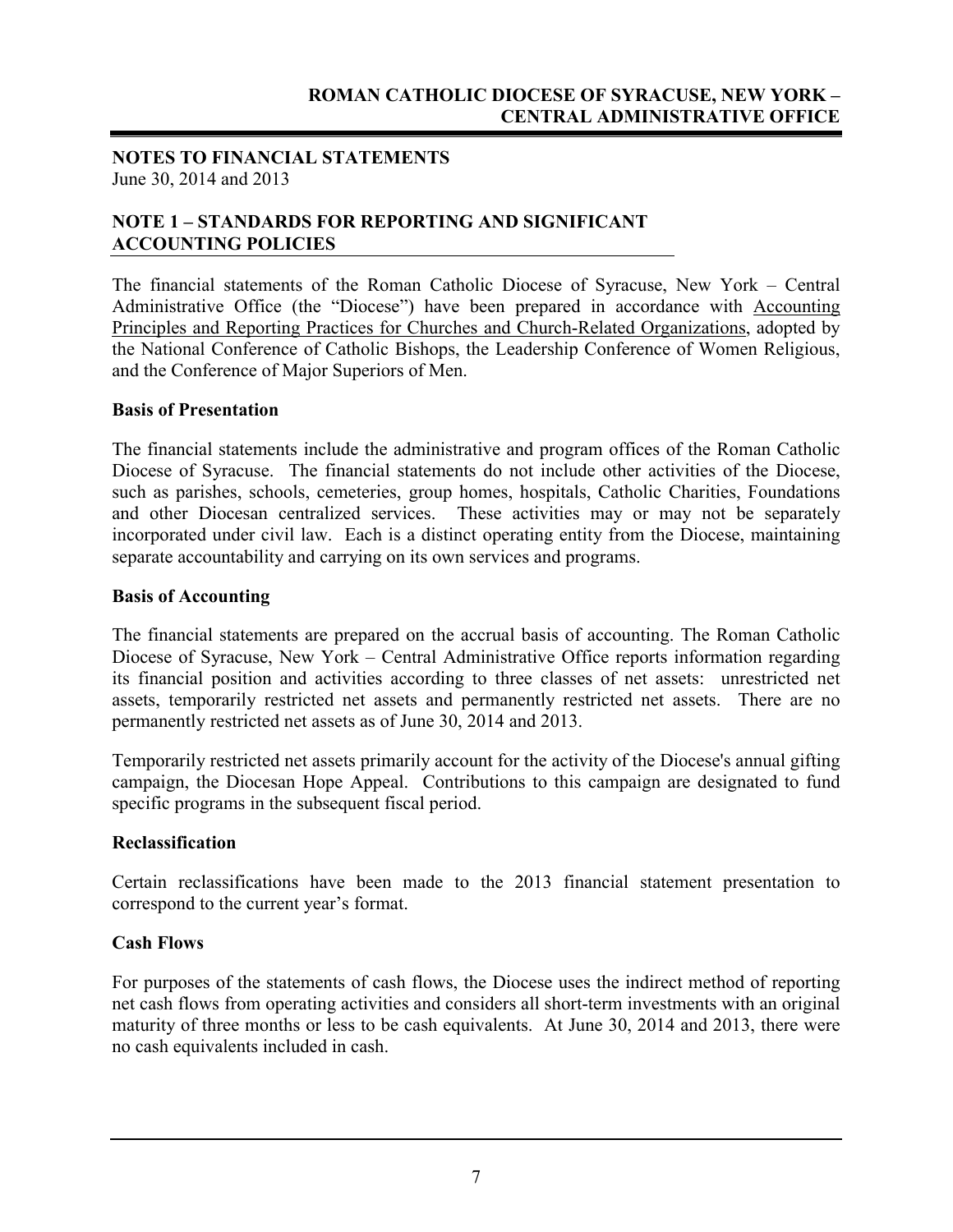### **NOTES TO FINANCIAL STATEMENTS** June 30, 2014 and 2013

### **NOTE 1 – STANDARDS FOR REPORTING AND SIGNIFICANT ACCOUNTING POLICIES** – Continued

### **Investments**

The Diocese reports investments at fair value with any realized and unrealized gains and losses being reported in the statements of activities. Investments are valued at fair value at June 30, 2014 and 2013. If available, quoted market prices are used to arrive at these values. Such investments are valued at the mean bid and ask prices, as obtained from one or more market makers in these securities. Adjustments for unrealized investment income or loss are accounted for in the investment pools in which they are managed.

### **Contributions**

The Roman Catholic Diocese of Syracuse, New York – Central Administrative Office recognizes contributions received as either unrestricted, temporarily restricted, or permanently restricted support depending on the existence and/or nature of any donor restrictions. Unconditional promises to give cash and other assets are reported at fair value at the date the promise is received, which is then treated as cost. The gifts are reported as either temporarily or permanently restricted support if they are received with donor stipulations that limit the use of the donated assets. When a donor restriction expires, that is, when a stipulated time restriction ends or purpose restriction is accomplished, temporarily restricted net assets are reclassified from restrictions.

### **Diocesan Hope Appeal**

The Roman Catholic Diocese of Syracuse, New York conducts an annual gifting campaign, known as the Diocesan Hope Appeal. Pledges outstanding at the end of a fiscal year are reviewed for collectability by analyzing remittances subsequent to year-end and application of collection ratios generated from prior campaigns and similar campaigns conducted throughout the country. Allowances are estimated to reflect the net pledges expected to be realized. At June 30, 2014 and 2013, the allowance for uncollectible pledges was estimated to be \$-0- each year. Collections realized in excess of the net pledge receivable figure are recognized as income in the year collected. The annual campaigns share with individual parishes cash collections in excess of parish pledge goals. The 2013-2014 campaign provisions call for the return of 50% to 100% of collections in excess of goal to be returned to parishes. The parishes' share of excess cash collections over pledge goals is estimated to be \$89,429 and \$110,413 at June 30, 2014 and 2013, respectively.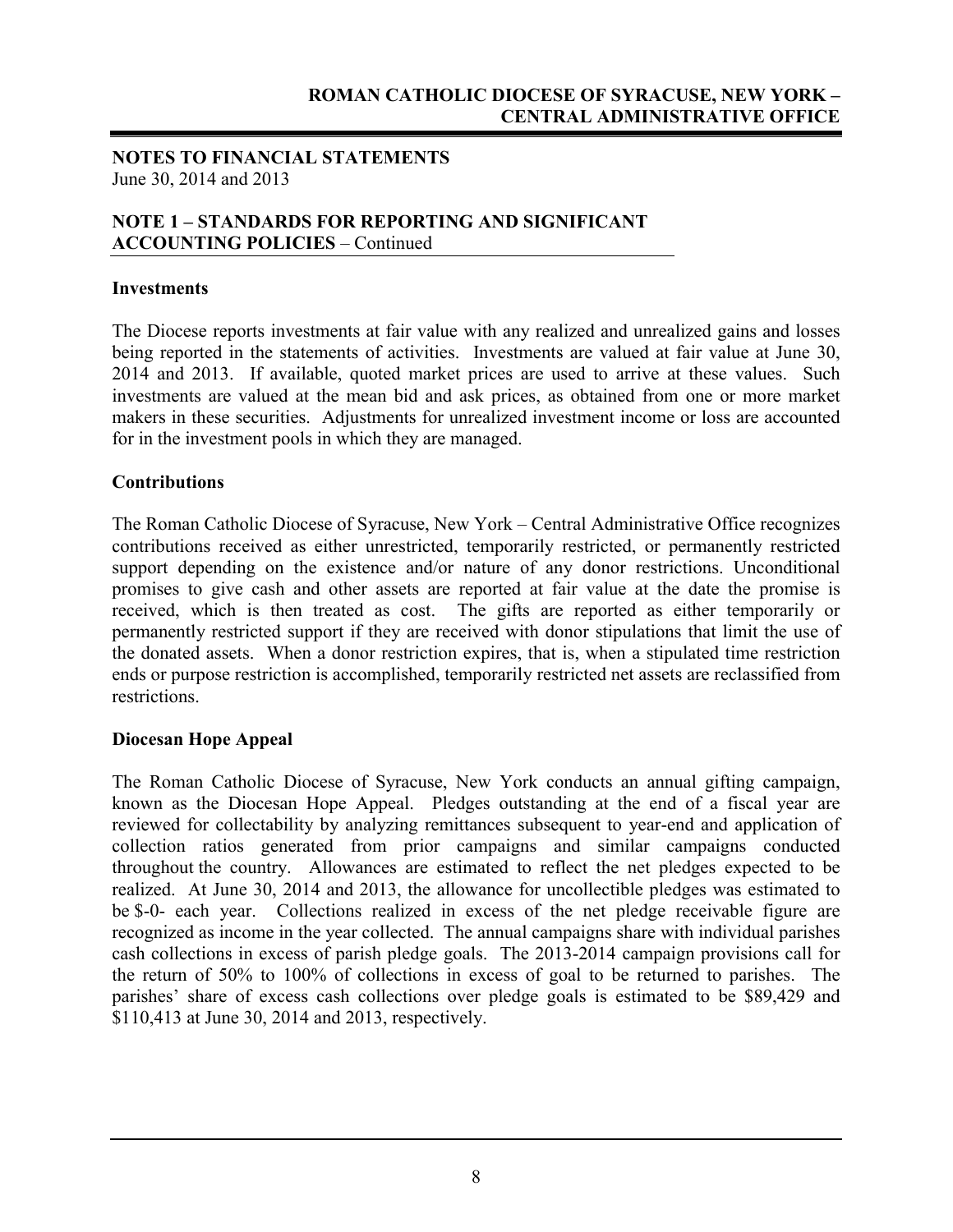### **NOTES TO FINANCIAL STATEMENTS** June 30, 2014 and 2013

### **NOTE 1 – STANDARDS FOR REPORTING AND SIGNIFICANT ACCOUNTING POLICIES** – Continued

### **Unconditional Promises to Give**

Pledges outstanding as of June 30 consist of the following:

|                                                                   | 2014        | 2013        |
|-------------------------------------------------------------------|-------------|-------------|
| Diocesan Hope Appeal<br>Less: Allowance for Uncollectible Pledges | \$1,492,968 | \$1,213,232 |
| Total                                                             | 1,492,968   | 1,213,232   |

The Roman Catholic Diocese of Syracuse, New York records the net present value of long-term pledges receivable as income in the year the pledge is made. Pledges outstanding at June 30, 2014 are payable in 2015. There are no long-term pledges outstanding.

### **Accounts Receivable – Net**

At June 30, 2014 and 2013, accounts receivable amounted to \$5,721,180 and \$6,767,810, respectively. A summary of these receivables and related allowances for uncollectibility is presented as follows:

|                                      | 2014            | 2013        |
|--------------------------------------|-----------------|-------------|
| General Receivables                  | 1,707,561<br>\$ | \$2,022,705 |
| <b>Insurance Premiums</b>            | 4,013,619       | 4,745,105   |
|                                      |                 |             |
| Gross Accounts Receivable            | 5,721,180       | 6,767,810   |
| Less: Allowance for Uncollectibility | 2,766,003       | 3,658,765   |
|                                      |                 |             |
| Total Accounts Receivable - Net      | 2,955,177       | 3,109,045   |

An allowance for uncollectible accounts is maintained, which is based on management's assessment of the collectibility of accounts receivable.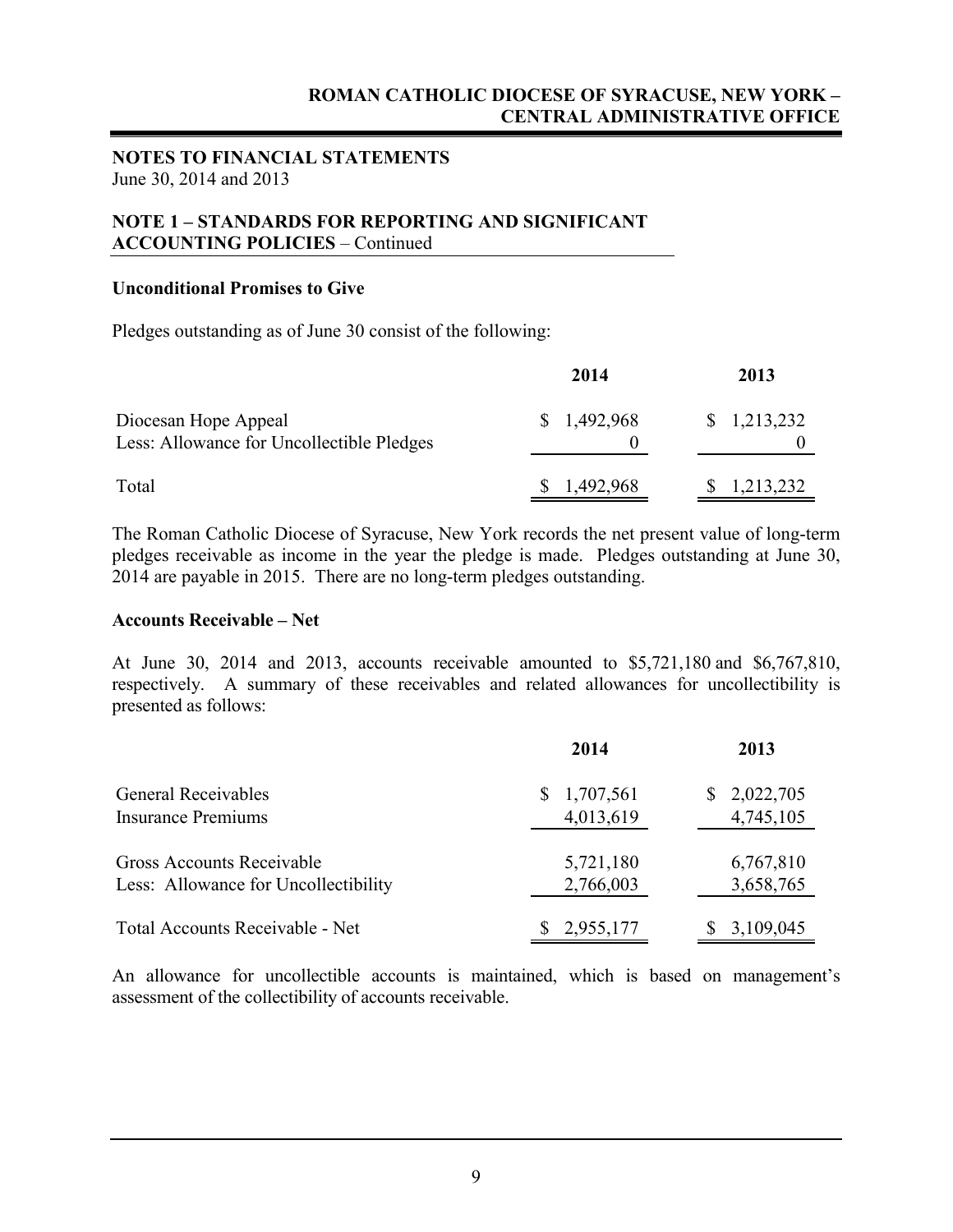### **NOTES TO FINANCIAL STATEMENTS** June 30, 2014 and 2013

## **NOTE 1 – STANDARDS FOR REPORTING AND SIGNIFICANT ACCOUNTING POLICIES** – Continued

### **Due to Affiliated Organizations**

In 2014, the Diocese assumed the accounting for the Catholic Schools Office of the Diocese, which had been functioning as a separate department in previous years. The transfer of prior years' net financial position is shown as a transfer from related entity of \$1,300,508 on the statements of activities.

In 2013, the Diocese assumed responsibility for billing, collections and bad debt exposure for three related entities: St. Thomas Preparatory Seminary Fund, Clerical Fund Society and Secular Priests Retirement Plan. As a result, the receivable balances were transferred to the Diocese and are now shown on the Diocese's statements of financial position along with an off-setting liability.

### **Land, Buildings and Equipment**

Plant acquisitions are capitalized at cost when purchased or at fair value at date of donation. Depreciation on buildings and equipment is calculated using the straight-line method over the estimated useful life of the respective asset. All acquisitions of land, buildings and equipment in excess of \$5,000 and all expenditures for repairs and maintenance, renewals and betterments that materially prolong the useful lives of assets are capitalized. Maintenance and repairs are charged to expense when incurred. The summary of land, buildings and equipment is as follows:

|                                     | 2014          | 2013          |
|-------------------------------------|---------------|---------------|
| Land and Sites for Future Parishes  | \$<br>387,917 | 387,917<br>\$ |
| Land                                | 350,000       | 350,000       |
| <b>Furniture and Fixtures</b>       | 1,179,866     | 1,130,793     |
| Buildings and Improvements          | 9,530,520     | 9,295,702     |
| Equipment                           | 426,379       | 310,331       |
| Automobiles                         | 167,759       | 149,114       |
| Total Land, Buildings and Equipment | 12,042,441    | 11,623,857    |
| Less: Accumulated Depreciation      | 9,204,476     | 9,109,664     |
| Net Land, Buildings and Equipment   | 2,837,965     | 2,514,193     |
|                                     |               |               |

Depreciation expense for the years ended June 30, 2014 and 2013 totaled \$388,812 and \$388,476, respectively.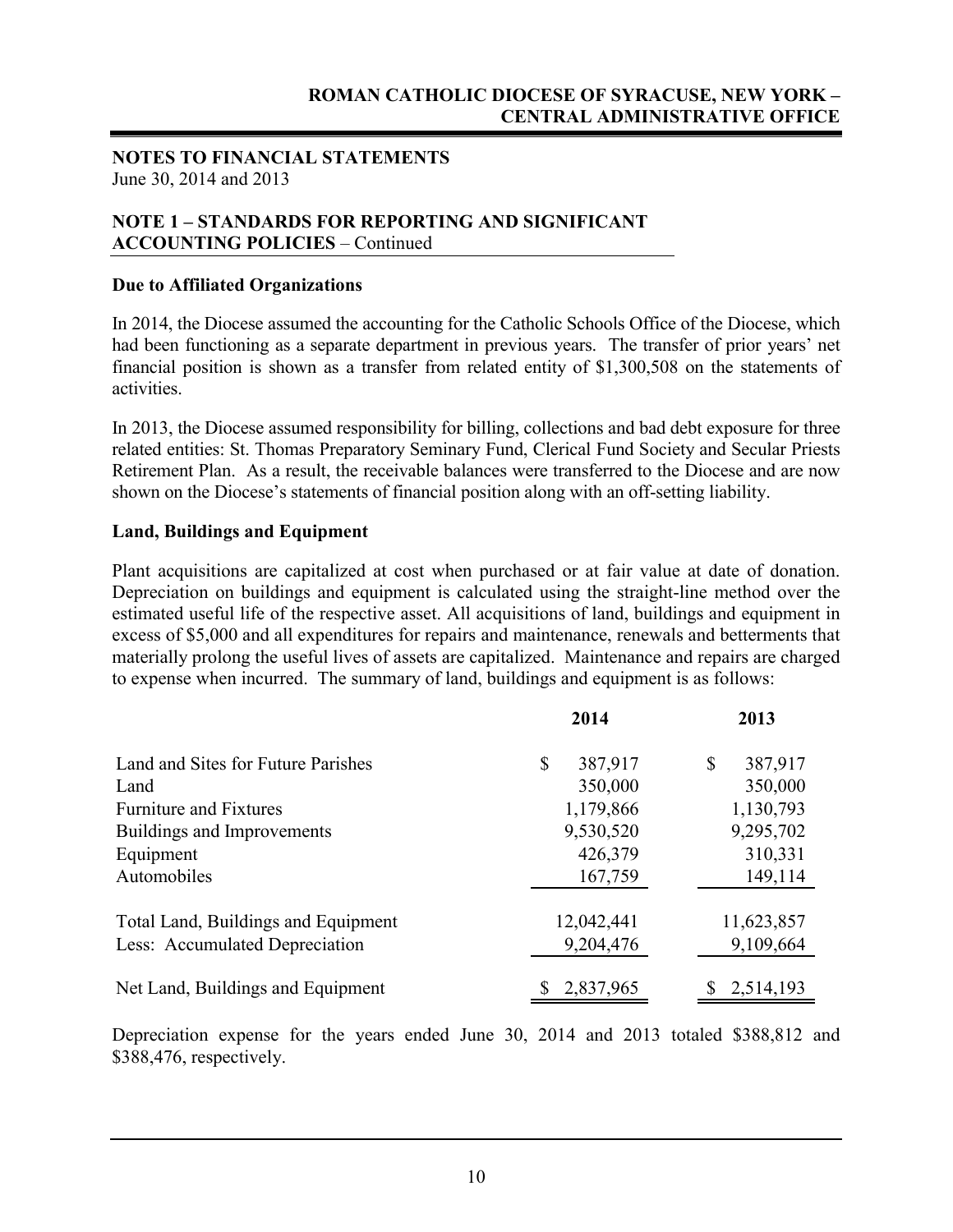## **NOTES TO FINANCIAL STATEMENTS** June 30, 2014 and 2013

# **NOTE 1 – STANDARDS FOR REPORTING AND SIGNIFICANT ACCOUNTING POLICIES** – Continued

### **Use of Estimates**

The preparation of financial statements in conformity with generally accepted accounting principles requires management to make estimates and assumptions that affect reported amounts of assets and liabilities and disclosure of contingent assets and liabilities at the date of the financial statements and the reported amounts of revenues and expenses during the reporting period. Accordingly, actual results could differ from those estimates.

### **Risks and Uncertainties**

Investments are exposes to various risks, such as interest rate, market and credit risks. Due to the level of risk associated with certain investment securities and obligations and the level of uncertainty related to changes in the value of these investments, it is at least reasonably possible that changes in risk in the near term would materially affect the amounts reported in the statements of financial position and the statements of activities.

### **Contributed Services**

Contributions of services are recognized as revenues if the services received create or enhance nonfinancial assets (primarily property or other tangible assets) or require specialized skills, are provided by individuals possessing those skills would typically need to be purchased if not provided by the donation. Services donated to the Diocese generally include management functions performed by members of the clergy and various religious communities. Clergy and religious employees of the Central Administrative Office receive a monthly support payment. Contributed services of clergy and religious personnel are not deemed to have a material monetary effect on the financial statements and have not been recognized as contributions in-kind and monthly support payment expense.

### **Tax Exempt Status**

No provision for income taxes is required since the Diocese is exempt from federal income tax under provisions of Section  $501(c)(3)$  of the Internal Revenue Code. Accordingly, and under similar requirements of New York State law, no provision has been made for federal or state taxes. Management is not aware of any unrelated business activities that may be subject to unrelated business income tax or any activities that would jeopardize the Diocese's tax exempt status.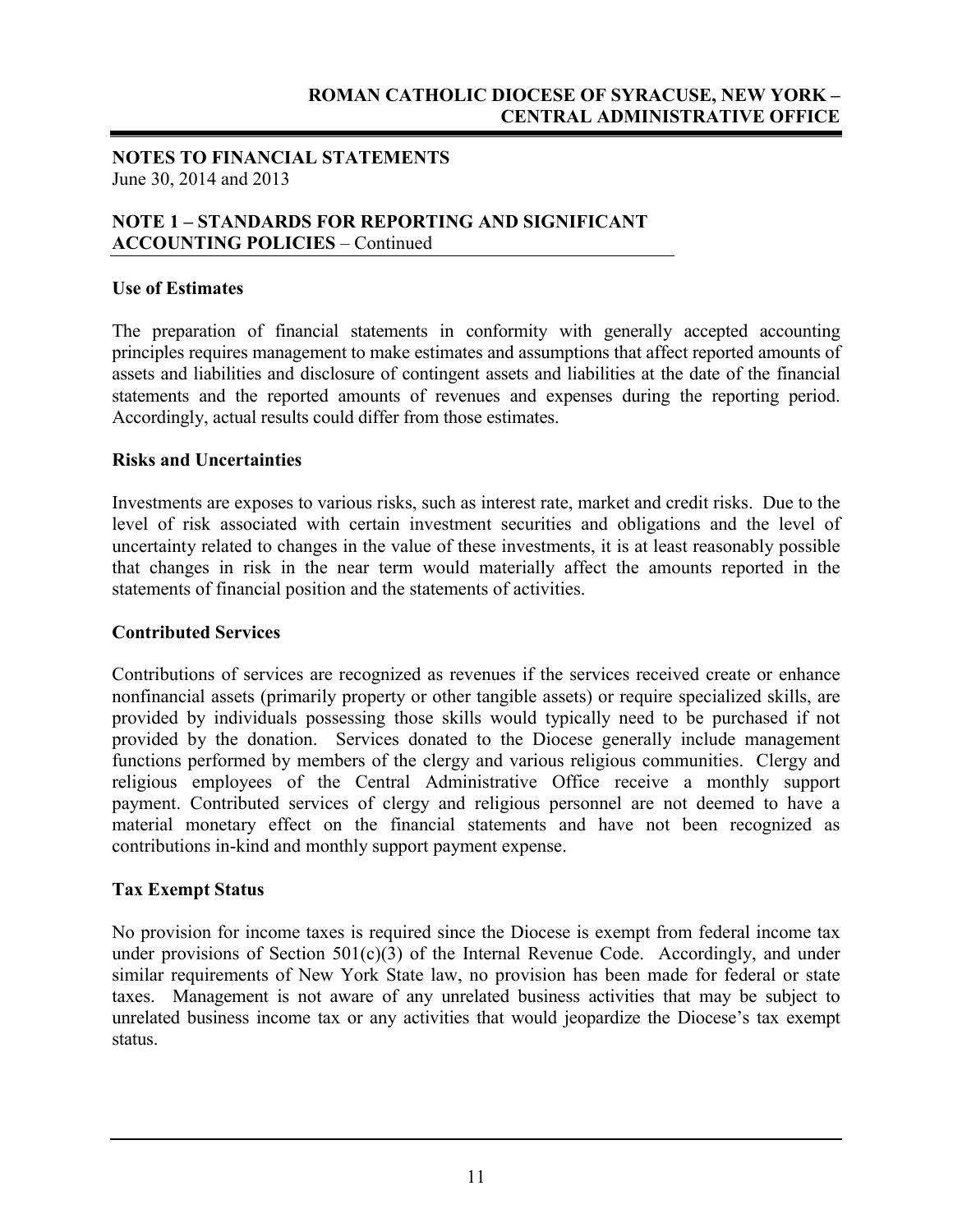### **NOTES TO FINANCIAL STATEMENTS** June 30, 2014 and 2013

### **NOTE 1 – STANDARDS FOR REPORTING AND SIGNIFICANT ACCOUNTING POLICIES** – Continued

### **Pension Plans**

Employees of the Central Administrative Office are participants within the Diocese of Syracuse Pension Plan. This plan is noncontributory and covers lay employees of the Diocese, its affiliated organizations and parish units who meet certain minimum service requirements. The Central Administrative Office's annual contribution to the Diocesan plan for the years ended June 30, 2014 and 2013 was \$226,782 and \$199,367, respectively (see Note 9).

### **Subsequent Events**

Management has evaluated subsequent events through November 4, 2014, which is the date the financial statements were available to be issued.

### **NOTE 2 – INVESTMENTS**

The Roman Catholic Diocese of Syracuse, New York – Central Administrative Office investments consist of corporate equity securities, government and corporate debt securities and cash equivalents. These investments are subject to market and credit risks due to changes in market conditions and interest rates. Common stock is subject to market value changes associated with publicly held equity securities. Government and corporate debt security investment values will fluctuate due to interest rate changes. The Diocese utilizes the services of outside money managers for the majority of its investments.

Investments by category and net asset class are summarized below:

|                                  | <b>Market</b>   |                 |  |
|----------------------------------|-----------------|-----------------|--|
|                                  | 2014            | 2013            |  |
| Cash Equivalents                 | 1,099,808<br>\$ | 1,759,447<br>S. |  |
| <b>Equity Securities</b>         | 26,457,640      | 20,010,433      |  |
| Governmental and Corporate Bonds | 11,138,037      | 9,676,953       |  |
| Other Investments                | 2,573,044       | 811,089         |  |
| Total                            | \$41,268,529    | \$32,257,922    |  |
| Unrestricted                     | 41,268,529      | \$32,257,922    |  |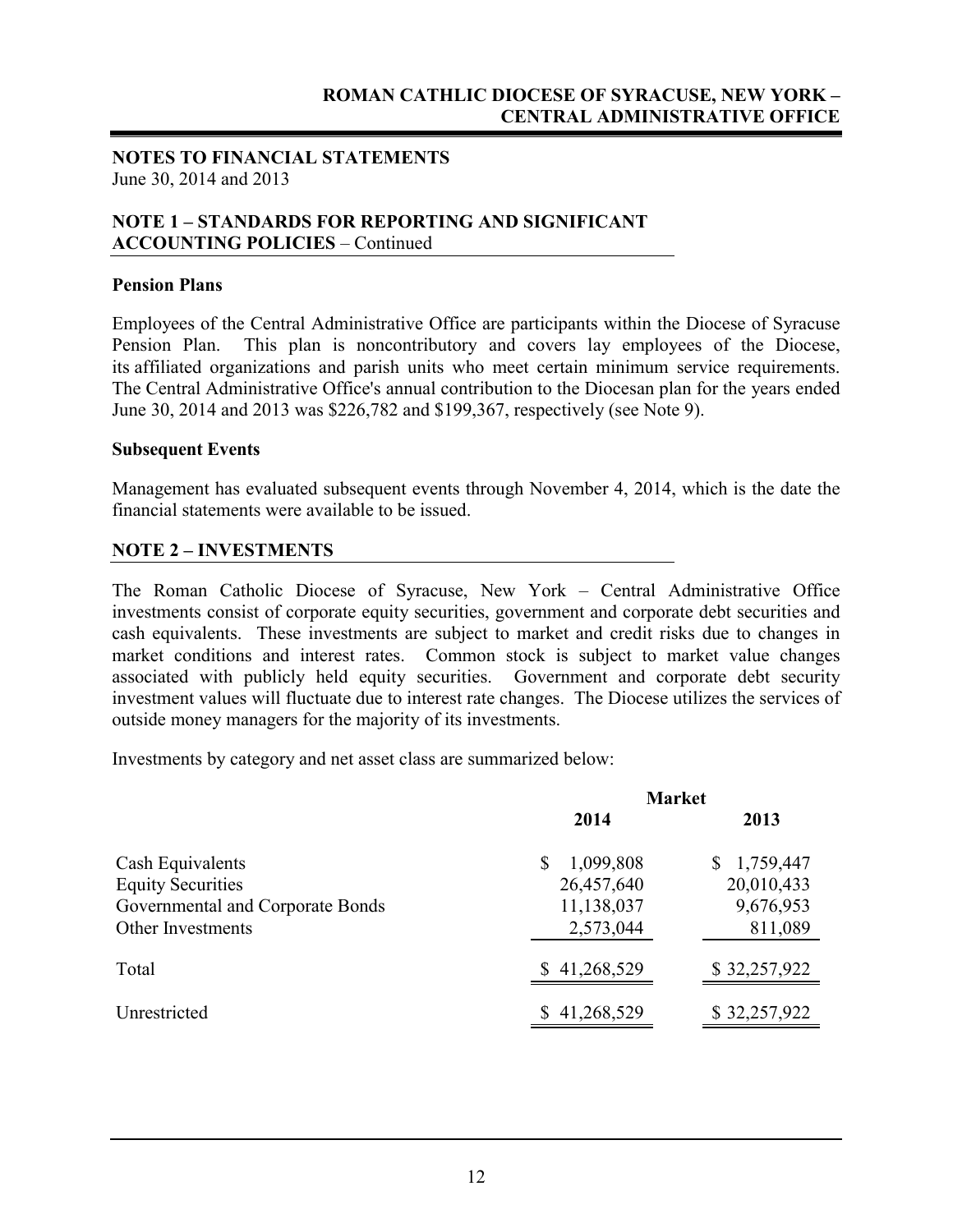### **NOTES TO FINANCIAL STATEMENTS** June 30, 2014 and 2013

# **NOTE 2 – INVESTMENTS –** Continued

Net investment activity consists of the following:

|                                  | 2014          |   | 2013       |
|----------------------------------|---------------|---|------------|
| Dividends and Interest           | \$<br>797,800 | S | 964,407    |
| <b>Realized Gains</b>            | 121,921       |   | 3,034,123  |
| <b>Investment Fees</b>           | (233, 273)    |   | (145, 044) |
| Bad Debt Expense (Recovery)      | (70, 653)     |   | 53,874     |
| <b>Unrealized Gains (Losses)</b> | 3,971,832     |   | (90, 359)  |
| Total                            | 4,587,627     |   | 3,817,002  |

### **Fair Value Measurements**

The Diocese has adopted the provisions of an accounting standard, which pertains to certain statement of financial position items measured at fair value on a recurring basis and defines fair value, establishes a framework for measuring fair value and expands disclosures about such measurements. Fair value is defined as the price that would be received to sell an asset or paid to transfer a liability (i.e. the "exit price") in an orderly transaction between market participants at the measurement date.

The accounting standard establishes a three-level fair value hierarchy that prioritizes the inputs used to measure fair value. The three levels of inputs used to measure fair value are as follows: Level 1 – Quoted prices in active markets for identical assets or liabilities; Level 2 – Observable inputs other than quoted prices included in Level 1, such as quoted prices for similar assets and liabilities in active markets; quoted prices for identical or similar assets and liabilities in markets that are not active; or other inputs that are observable or can be corroborated by observable market data; and Level 3 – Unobservable inputs that are supported by little or no market activity and that are significant to the fair value of the assets or liabilities. This includes certain pricing models, discounted cash flow methodologies and similar techniques that use significant unobservable inputs.

The assets or liabilities fair value measurement level within the fair value hierarchy is based on the lowest level of any input that is significant to the fair value measurement. Valuation techniques used need to maximize the use of observable inputs and minimize the use or unobservable inputs.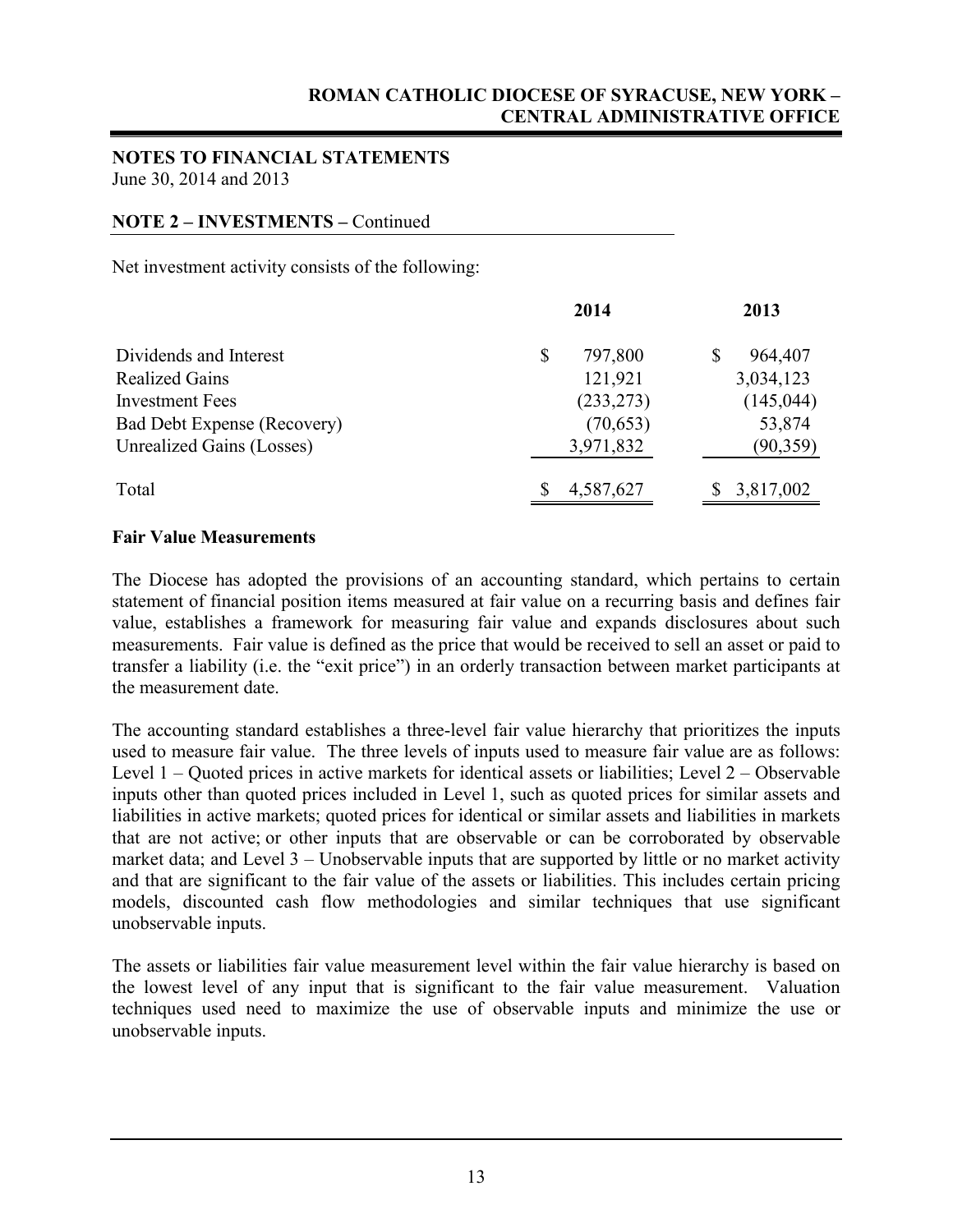**Fair Value**

# **NOTES TO FINANCIAL STATEMENTS**

June 30, 2014 and 2013

## **NOTE 2 – INVESTMENTS** – Continued

### **Fair Value Measurements** – Continued

Assets measured at fair value on a recurring basis are summarized below by input level:

| <b>Description</b>       | Level 1                           | Level 3                          | <b>Measurements</b>                      |
|--------------------------|-----------------------------------|----------------------------------|------------------------------------------|
| Cash                     | $\overline{\mathbb{S}}$<br>66,800 | \$<br>$\theta$                   | $\mathbb{S}$<br>66,800                   |
| <b>Equity Securities</b> | 26,457,640                        | $\overline{0}$                   | 26,457,640                               |
| Government and Agency    |                                   |                                  |                                          |
| Fixed Income             | $\overline{0}$                    | $\theta$                         | $\theta$                                 |
| Money Market             | 1,033,008                         | $\theta$                         | 1,033,008                                |
| Corporate Bonds          | 11,138,037                        | 0                                | 11,138,037                               |
| <b>Other Assets</b>      | $\boldsymbol{0}$                  | 2,573,044                        | 2,573,044                                |
| Total                    | 38,695,485                        | 2,573,044                        | 41,268,529                               |
|                          | June 30, 2013                     |                                  |                                          |
|                          |                                   |                                  |                                          |
| <b>Description</b>       | Level 1                           | Level 3                          | <b>Fair Value</b><br><b>Measurements</b> |
| Cash                     | $\mathbf S$<br>484,955            | $\mathbb{S}$<br>$\boldsymbol{0}$ | $\mathbb{S}$<br>484,955                  |
| <b>Equity Securities</b> | 20,010,433                        | $\boldsymbol{0}$                 | 20,010,433                               |
| Government and Agency    |                                   |                                  |                                          |
| Fixed Income             | 268,590                           | $\theta$                         | 268,590                                  |
| Money Market             | 1,274,493                         | 0                                | 1,274,493                                |
| Corporate Bonds          | 9,408,362                         | 0                                | 9,408,362                                |
| Other Assets             | $\boldsymbol{0}$                  | 811,089                          | 811,089                                  |

# **June 30, 2014**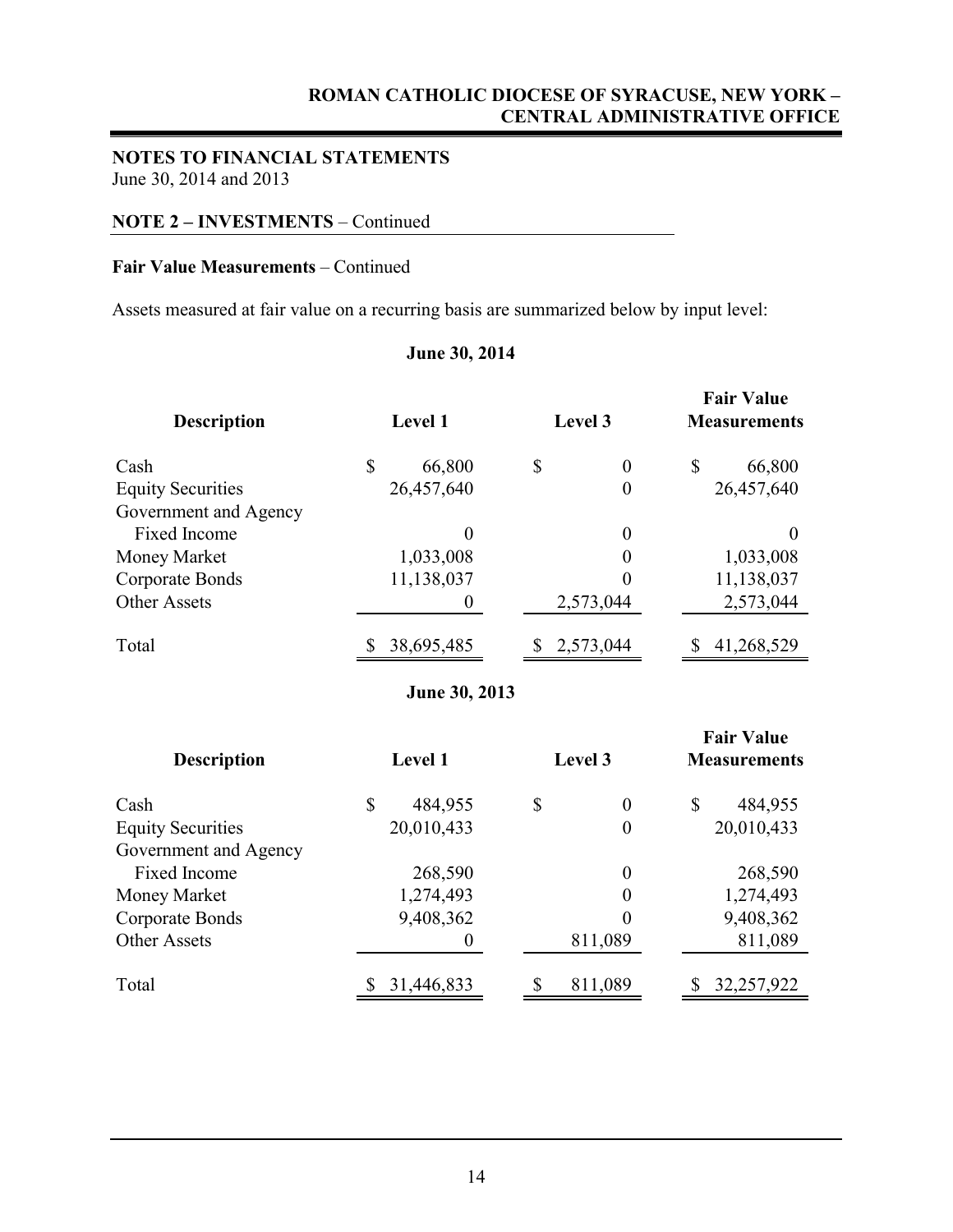# **NOTES TO FINANCIAL STATEMENTS**

June 30, 2014 and 2013

# **NOTE 2 – INVESTMENTS** – Continued

## **Fair Value Measurements** – Continued

Following is a summary of activity in Level 3 Investments:

|                                                                    |    | 2014                 |   | 2013      |  |
|--------------------------------------------------------------------|----|----------------------|---|-----------|--|
| Level 3 Investments - Beginning of Year                            | S. | 811,089              | S | 851,329   |  |
| Transfer of Catholic School Office Investments                     |    | 1,865,208<br>250,019 |   |           |  |
| Distribution from D.W. Barry Foundation<br>Net Investment Activity |    | (353, 272)           |   | (40, 240) |  |
| Level 3 Investments - End of Year                                  |    | 2,573,044            |   | 811,089   |  |

# **NOTE 3 – MORTGAGES AND NOTES RECEIVABLE**

A summary of mortgages and notes receivable are presented as follows:

|                                                                                      | 2014                                 | 2013                                   |
|--------------------------------------------------------------------------------------|--------------------------------------|----------------------------------------|
| Loans to Diocesan Organizations at Various<br>Interest Rates and Terms of Repayment: |                                      |                                        |
| Schools<br>Parishes<br>Seminary                                                      | 1,644,348<br>\$<br>14,806<br>152,165 | 1,559,704<br>\$<br>28,797<br>1,341,538 |
| Less: Allowance for Uncollectible Loans                                              | 1,811,319<br>1,697,195               | 2,930,039<br>1,954,992                 |
| Total                                                                                | 114,124                              | 975,047                                |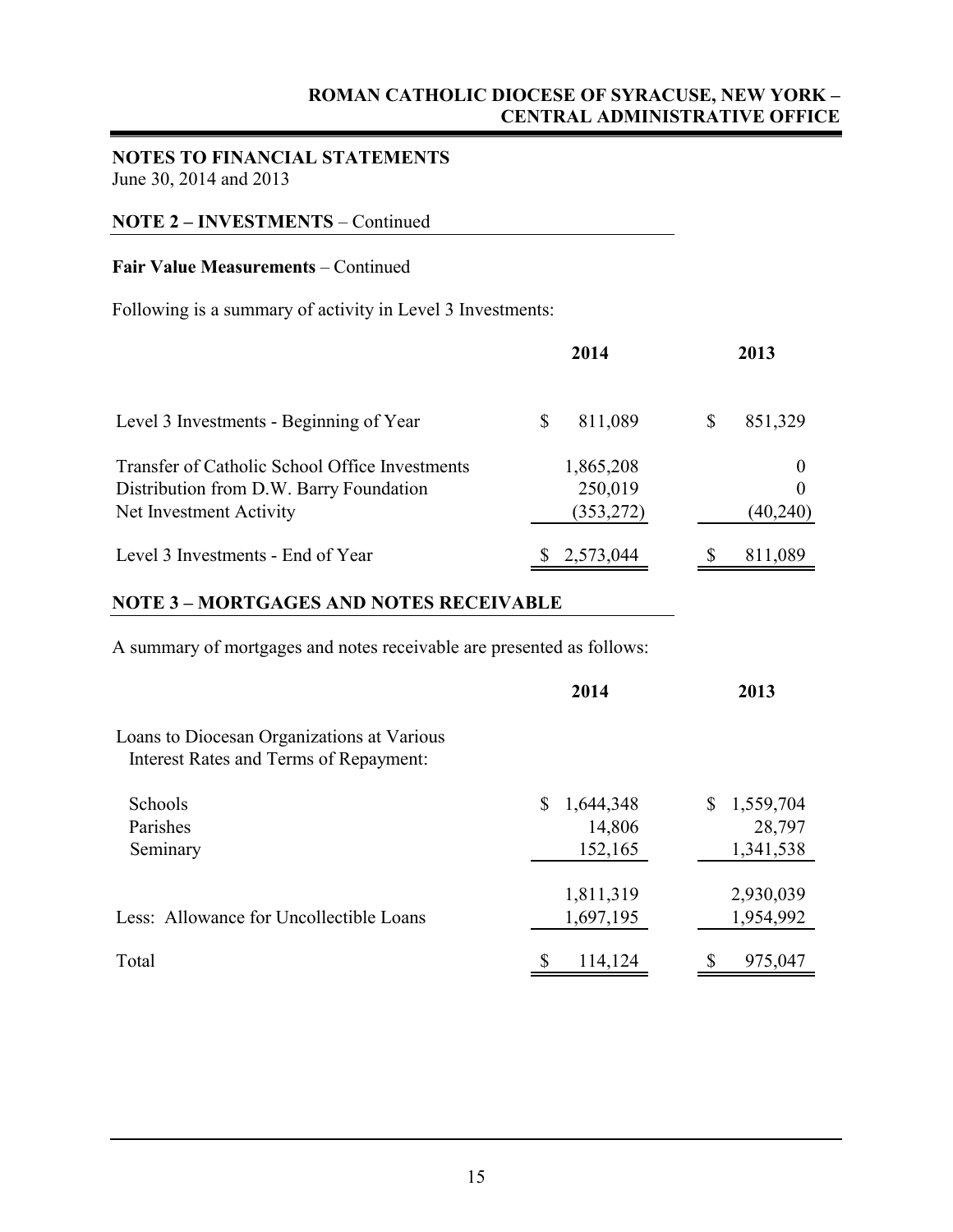### **NOTES TO FINANCIAL STATEMENTS** June 30, 2014 and 2013

# **NOTE 4 – INSURANCE RESERVES**

The Roman Catholic Diocese of Syracuse, New York maintains self-insurance plans for property and general liability, workers' compensation, disability, unemployment compensation and health care insurance for participating Diocesan entities. Each Diocesan entity is charged its share of the estimated costs of claims, administration fees and excess coverage insurance policy premiums.

The self-insurance plan for property and general liability coverage includes an excess of loss insurance coverage purchased from outside insurance carriers. Generally, amounts are recoverable under this coverage after the amount of a specific claim has exceeded a specified retention limit.

Accrued reserve liabilities of \$6,653,476 and \$5,776,295 have been established to cover 2014-13 and 2013-12 claims in the various self-insured programs.

Reserve estimates for reported claims are determined by evaluation of individual reported claims by the Plan Administrator. Procedures for establishing the resulting liabilities are periodically reviewed and updated. Any adjustments resulting therefrom are reflected in current operations.

In 2013, the Diocese transferred the administration of the worker's compensation claims to a third party administrator. In conjunction with this transfer, an actuarial study was conducted to determine the adequacy of claim reserves. Adjustments for worker's compensation claims incurred but not reported have been included in the reserve balances as of June 30, 2014 and 2013.

# **NOTE 5 – FINANCIAL INSTRUMENTS**

# **Concentrations of Credit Risk**

Financial instruments that potentially subject the Roman Catholic Diocese of Syracuse, New York – Central Administrative Office to concentrations of credit risk consist principally of cash, accounts receivable, investments, accounts payable, accrued liabilities and Diocesan loans. All financial instruments are held for purposes other than trading. The following methods and assumptions were used to estimate the fair value of each instrument for which it is practicable to estimate that value. The fair values of cash, receivables, and accounts payable and accrued expenses approximate their carrying amounts as reflected in the statements of financial position due to their short-term availability, maturity, and settlement.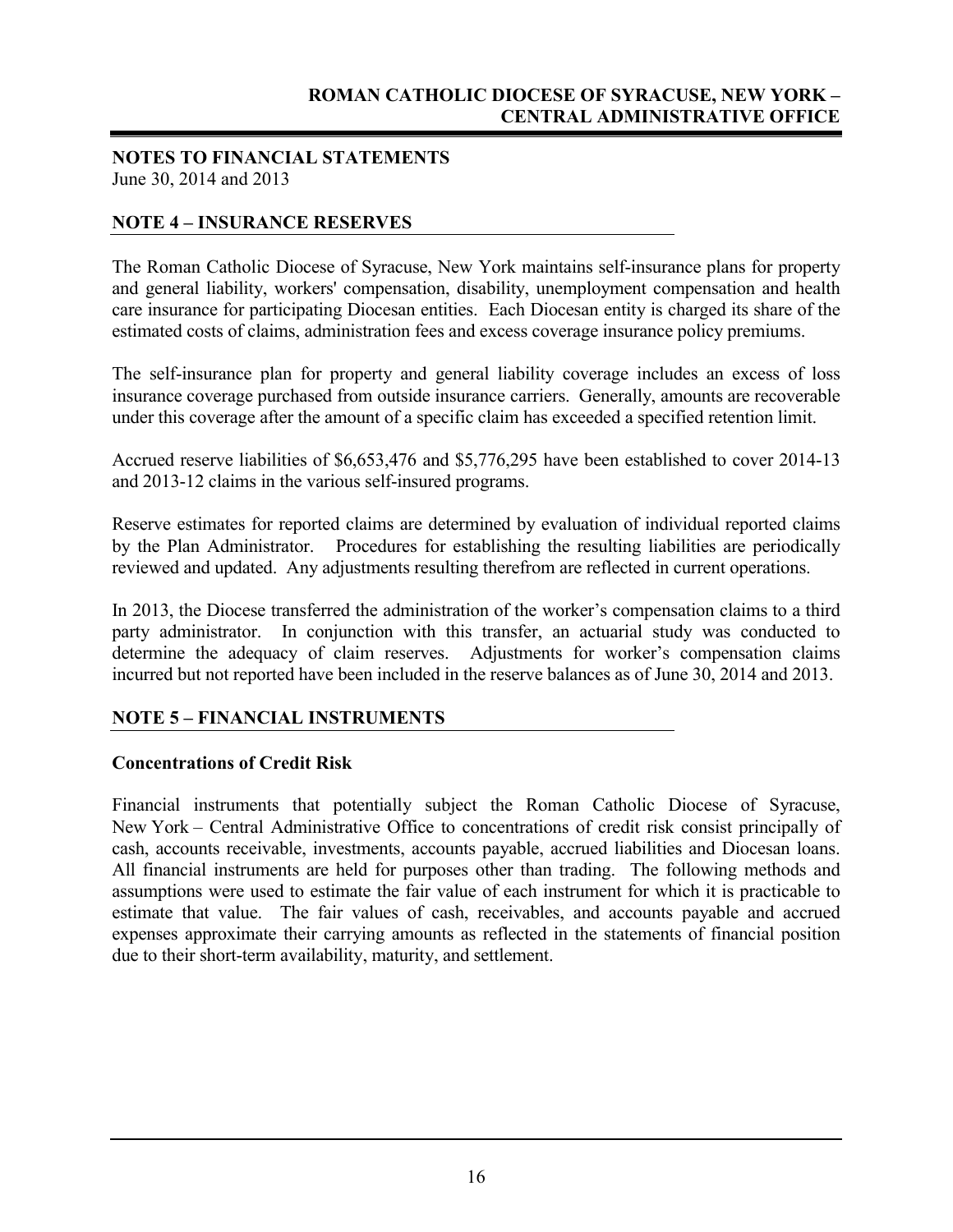### **NOTES TO FINANCIAL STATEMENTS** June 30, 2014 and 2013

# **NOTE 5 – FINANCIAL INSTRUMENTS** – Continued

### **Concentrations of Credit Risk** – Continued

The Roman Catholic Diocese of Syracuse, New York – Central Administrative Office places its operating cash holdings with several financial institutions and thus all cash held in excess of the FDIC insurable limit is subject to the solvency of those particular financial institutions. From time to time throughout the year bank balances exceeded insurance limits and management considered those circumstances to be a normal business risk.

The Diocese monitors its cash position and deposits money only in institutions with strong financial position and which have been identified as having a top ranking by an independent rating service. Investments at brokerage houses as of June 30, 2014 and 2013 totaled approximately \$38,695,485 and \$31,446,834, respectively. Insurance coverage on these balances varies according to the extent of coverage established by each institution.

### **Off-Balance Sheet Risks and Guarantees**

Loans to parishes and affiliated organizations total \$1,811,319 at June 30, 2014 (\$2,930,039 in 2013). Most of these loans are unsecured. Receivables for insurance programs and other services are uncollateralized. Like the Diocesan loans, the payment of these outstanding balances is dependent upon the financial strength of the borrower/customer.

The Diocese has assumed off-balance sheet risk by extending unconditional guarantees with regard to the following transactions:

- The Diocese has a \$5,300,000 letter of credit with a local financial institution for security to operate the self-insurance programs for worker's compensation and unemployment insurance.
- The D.W. Barry Foundation is a foundation affiliated with the Roman Catholic Diocese of Syracuse, New York. The Diocese is holding an investment in the Foundation in the amount of \$273,898 (\$575,017 in 2013).
- The Diocese is a guarantor on an installment loan that is directly held by a Diocesan parish. The proceeds of this loan were used to construct a parish ministry center. The loan is payable over a ten year period. The balance of this loan as of June 30, 2014 amounted to \$52,500 (\$309,296 in 2013).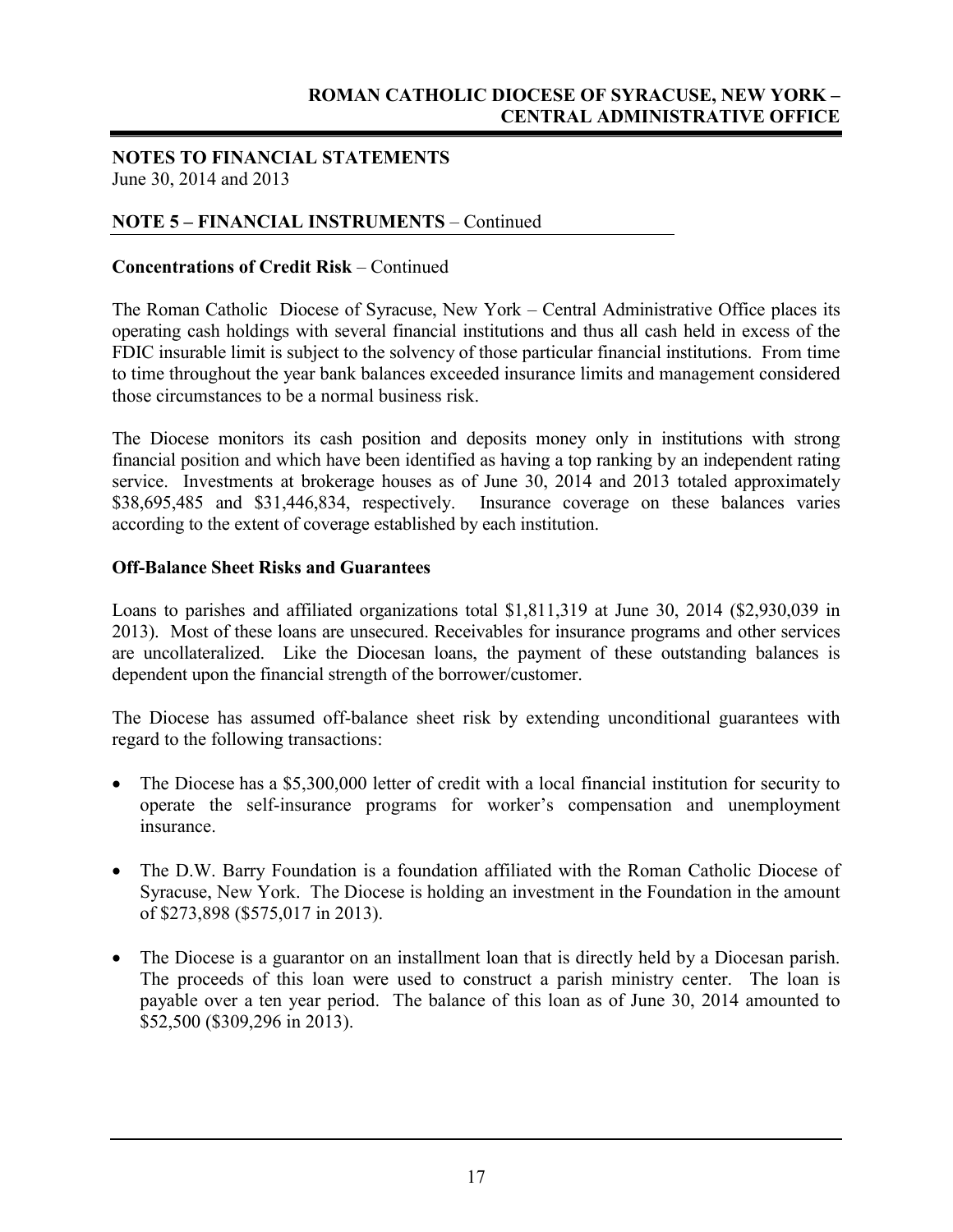### **NOTES TO FINANCIAL STATEMENTS** June 30, 2014 and 2013

# **NOTE 6 – RELATED PARTY TRANSACTIONS**

### **Christ the King Retreat House**

Christ the King Retreat House owns property and a building used as a retreat facility. The organization is owned 100% by the Roman Catholic Diocese of Syracuse, New York and the investment in the organization is carried in the investment pool utilizing the equity basis of valuation. The entity has a deficit equity position. The investment is carried at a zero value on the books of the Diocese. The total invested in the property has aggregated \$692,000 over the years. Total receivable due from Christ the King Retreat House at June 30, 2014 amounted to \$214,231 (\$237,181 in 2013). During 2013, the Diocese forgave \$185,988 of the outstanding receivable.

### **Syracuse Catholic Press Association, Inc.**

Syracuse Catholic Press Association, Inc. is responsible for the publication of the Diocesan newspaper and is separately incorporated with the Diocese as the sole shareholder. Advances of \$7,746 as of June 30, 2014 (\$46,022 in 2013) have been made in prior years to the Syracuse Catholic Press Association, Inc. During 2013, the Diocese forgave \$260,639 of the outstanding advances.

# **NOTE 7 – LITIGATIONS AND CLAIMS**

The Roman Catholic Diocese of Syracuse, New York is currently defending two lawsuits relating to alleged acts of misconduct. The known aggregate monetary demands associated with the active pending cases are less than one million dollars, although demands have not been made in all the known cases. It is the intent of the Diocese to vigorously defend itself in each individual case. The pending lawsuits remain in various stages of the litigation process and no assessment can be made at this time as to the probable outcomes.

The Diocese is party to several property and casualty claims and litigations brought against entities that participate in the Property Self-Insurance Program. These claims and litigations are at various stages of the legal process. Legal counsel cannot determine the extent of any liability to the Diocese. As part of the self-insurance administration, each claim is assigned an estimated reserve figure. The various wrap-around-insurance coverage within the self-insurance fund is also available to settle potentially large claims.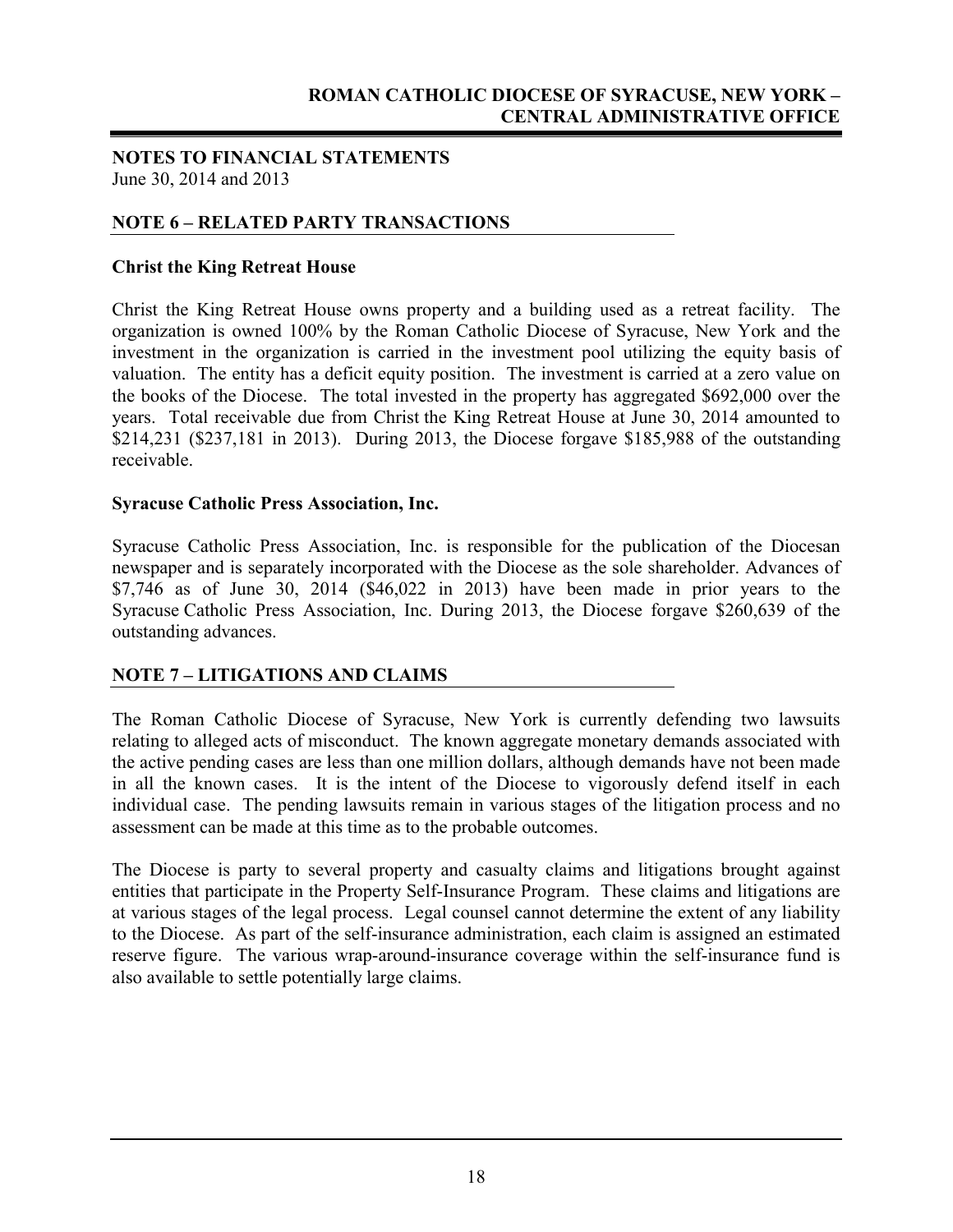### **NOTES TO FINANCIAL STATEMENTS** June 30, 2014 and 2013

# **NOTE 8 – LEASES**

The Diocese leases a vehicle and copy machines under operating leases expiring in various years through October 2017. Future minimum lease payments for 2015 amount to \$44,050; \$23,457 for 2016; \$9,458 for 2017 and \$588 for 2018. Total lease expense for June 30, 2014 and 2013 amounted to \$21,225 and \$25,863, respectively.

# **NOTE 9 – DIOCESE OF SYRACUSE DEFINED BENEFIT PENSION PLAN**

The Roman Catholic Diocese of Syracuse Pension Plan (Lay Defined Benefit Plan) provides retirement income to the lay employees of the Diocese, Parishes, Cemeteries and Schools affiliated with the Diocese of Syracuse. The plan is non-contributory and covers lay employees who meet certain minimum service requirements. The plan is a "church plan" which exempts it from certain requirements enumerated by ERISA and the Department of Labor.

Participating organizations have a responsibility to contribute to the plan amounts as may be required to meet minimum funding standards. The Central Administrative Office's current year's contribution for all eligible employees totaled \$226,782 (\$199,367 in 2013). In addition, in 2014 the Central Administrative Office paid \$1,000,000 (\$500,000 in 2013) in additional contributions as a means of reducing the unfunded status of the plan.

Actuarial studies have determined that the plan has an unfunded pension obligation of approximately \$48,150,000 as of June 30, 2014. Prior to 2014, each participating organization was allocated a portion of this obligation based on employment data of individual employees. As of June 30, 2014, the Diocese has adopted a new reporting treatment for this obligation. The Diocese will assume the unfunded pension obligation for the following participating entities:

- Non-aligned parishes, closed prior to July 1, 2014
- Parish schools closed prior to July 1, 2014
- Diocesan regional schools

Active parishes, Diocesan cemeteries and other related entities will continue to be allocated their portion of the unfunded liability.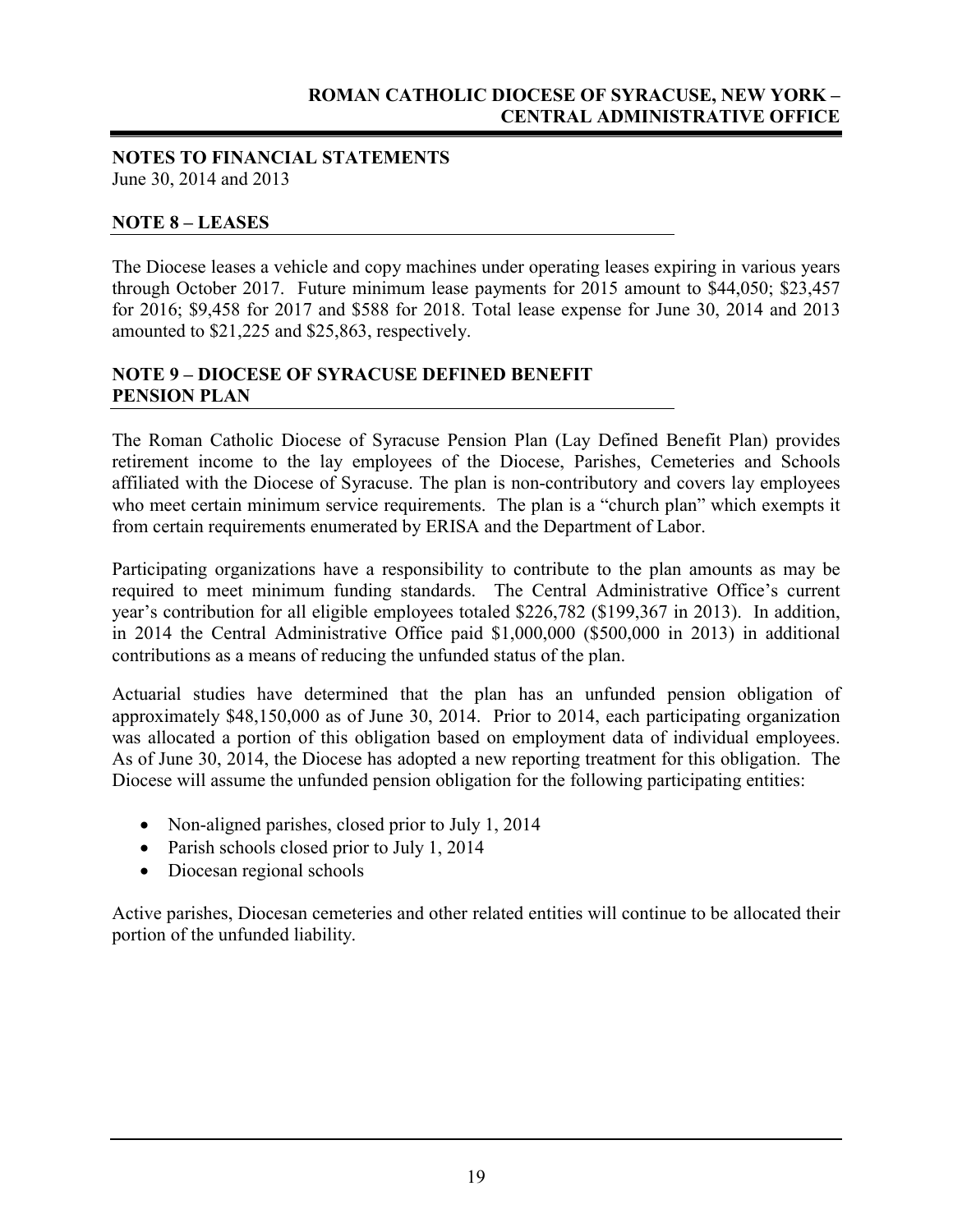### **NOTES TO FINANCIAL STATEMENTS** June 30, 2014 and 2013

### **NOTE 9 – DIOCESE OF SYRACUSE DEFINED BENEFIT PENSION PLAN** – Continued

As of June 30, 2014, the unfunded pension obligation which is recognized on the statements of financial position for each entity is allocated as follows:

| Roman Catholic Diocese of Syracuse        | \$22,423,852 |
|-------------------------------------------|--------------|
| Diocesan Cemeteries                       | 1,710,147    |
| <b>Active Parishes and Other Entities</b> | 24,015,587   |
|                                           |              |
| Total                                     | \$48,149,586 |

### **Plan Summary**

A summary of the actuarial information used in determining the unfunded status of the plan is described below:

- Active and retired participants in the plan at the end of 2014 totaled 3,319 (3,319 in 2013).
- The Central Administrative Office administers the plan.
- Benefits are based on years of service and the employee's compensation during their years of employment.
- The Roman Catholic Diocese of Syracuse, New York and its related affiliates contribute annually 8.5% of employee's compensation.
- The current year's contribution for all eligible employees totaled \$3,366,800 (\$2,696,415) in 2013).
- Contributions are intended to provide not only for benefits attributed to service to date but also for those expected to be earned in the future.
- In 2014, benefit payments totaled \$2,840,297 (\$2,577,148 in 2013).
- Participation in the plan for new employees has been frozen as of July 1, 2011. New employees are eligible to participate in a Diocesan sponsored 403 (b) plan.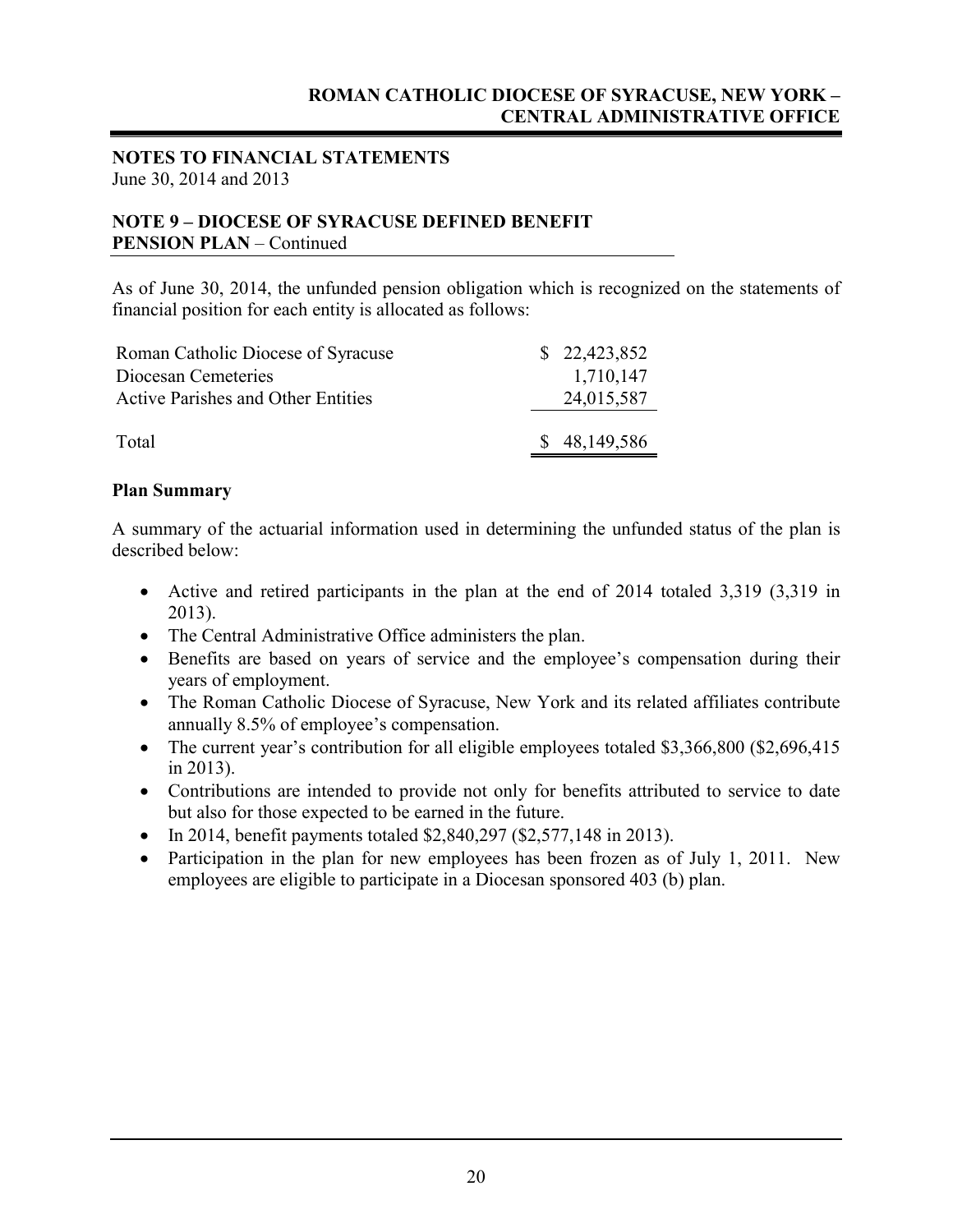### **NOTES TO FINANCIAL STATEMENTS** June 30, 2014 and 2013

### **NOTE 9 – DIOCESE OF SYRACUSE DEFINED BENEFIT PENSION PLAN** – Continued

The following sets forth the plan's funded status as of June 30, 2014 from the most recent actuarial study, which was prepared for the July 1, 2014 plan year. The changes in the benefit obligation and fair value of plan assets, the funded status of the plan, the components of net periodic pension cost and the assumptions used in the measurement of the Diocese's benefit obligation are as follows:

|                                     | 2014                       | 2013                           |
|-------------------------------------|----------------------------|--------------------------------|
| Change in Benefit Obligation:       |                            |                                |
| Projected Benefit Obligation at the |                            |                                |
| Beginning of the Year               | $\mathbb{S}$<br>78,505,342 | 65, 147, 369<br>$\mathbb{S}^-$ |
| <b>Service Cost</b>                 | 1,471,590                  | 1,571,026                      |
| <b>Interest Cost</b>                | 4,075,289                  | 2,014,387                      |
| <b>Actuarial Loss</b>               | 8,968,182                  | 12,349,708                     |
| <b>Benefits Paid</b>                | (2,840,297)                | (2,577,148)                    |
| Projected Benefit Obligation at the |                            |                                |
| End of the Year                     | 90,180,106<br>S.           | 78,505,342                     |
| Change in Plan Assets:              |                            |                                |
| Fair Value of Plan Assets at the    |                            |                                |
| Beginning of the Year               | $\mathbb{S}$<br>37,593,881 | 34,675,693<br>S.               |
| <b>Actual Return on Plan Assets</b> | 3,910,136                  | 3,040,953                      |
| Contributions                       | 3,366,800                  | 2,696,415                      |
| Expenses                            | $\overline{0}$             | (242, 032)                     |
| <b>Benefits Paid</b>                | (2,840,297)                | (2,577,148)                    |
| Fair Value of Plan Assets at the    |                            |                                |
| End the Year                        | 42,030,520                 | 37,593,881                     |
| <b>Funded Status:</b>               |                            |                                |
| Unfunded Status of Plan             | 48, 149, 586               | 40,941,461                     |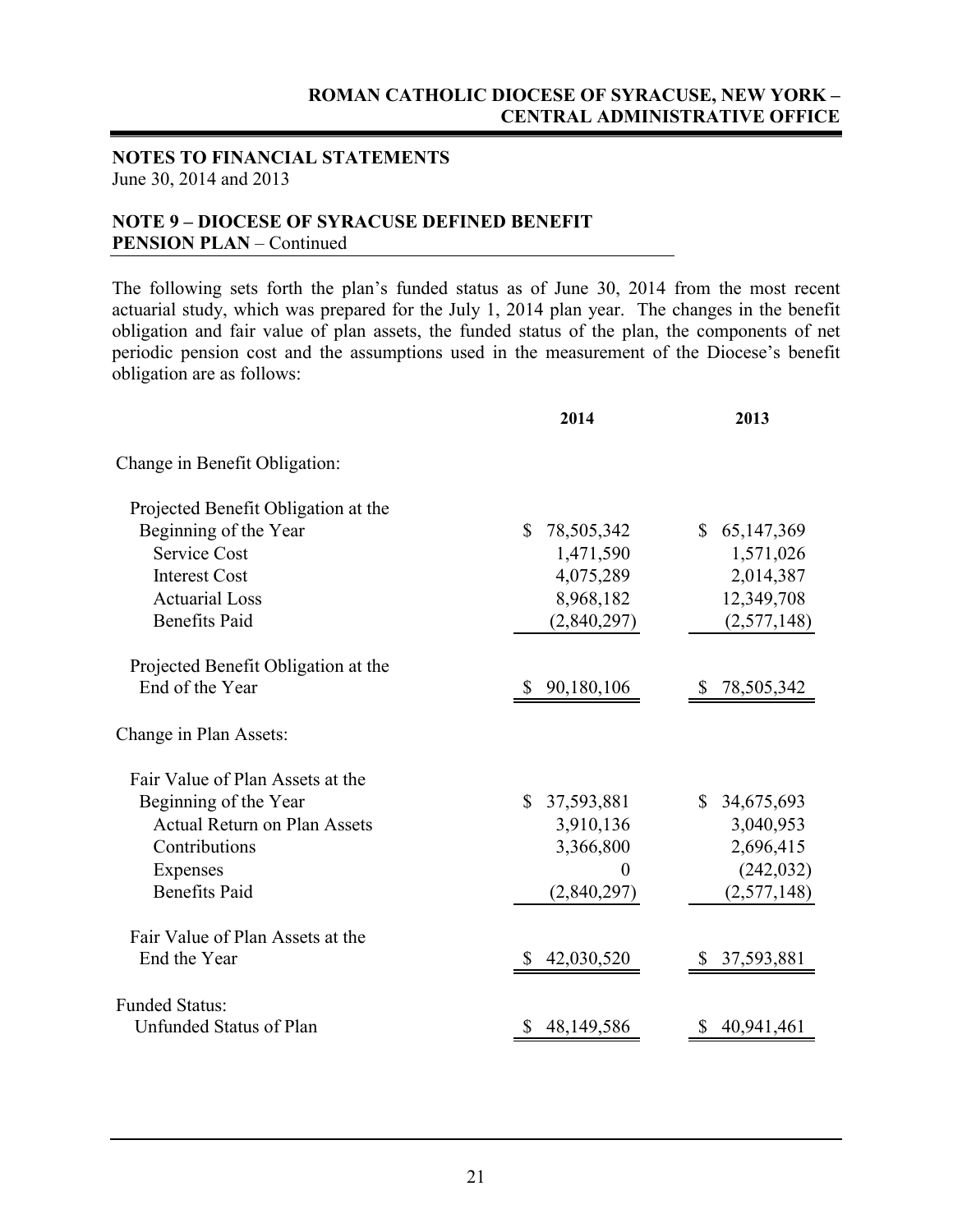### **NOTES TO FINANCIAL STATEMENTS** June 30, 2014 and 2013

### **NOTE 9 – DIOCESE OF SYRACUSE DEFINED BENEFIT PENSION PLAN** – Continued

The 2014 net periodic pension cost included the following components:

| Service Cost<br><b>Interest Cost</b><br><b>Expected Return on Assets</b>            | \$<br>1,471,590<br>4,075,289<br>(2,609,033) |
|-------------------------------------------------------------------------------------|---------------------------------------------|
| Net Periodic Pension Cost                                                           | 2,937,846                                   |
| One Time Change for Implementation of<br><b>Full Accrual of Pension Obligations</b> | 40,911,461                                  |
| Total                                                                               | 43,849,307                                  |

The accumulated benefit obligation totaled \$86,415,285 at June 30, 2014.

The total amount recognized in net periodic cost and unrestricted net assets totaled \$51,516,386 in 2014.

The total change in unrestricted net assets of each participating entity during 2014 is as follows:

Actuarial Net Loss \$ 7,667,079

The plan assets are measured at fair value on a recurring basis. Fair value is defined as the price that would be received to sell an asset in an ordinary transaction between market participants at the measurement date. Accounting standards establish a three level hierarchy based upon the prioritization of inputs to measure fair value. All the plan assets have been designated as Level 1. Fair value at this level is determined by quoted prices in active markets for identical assets.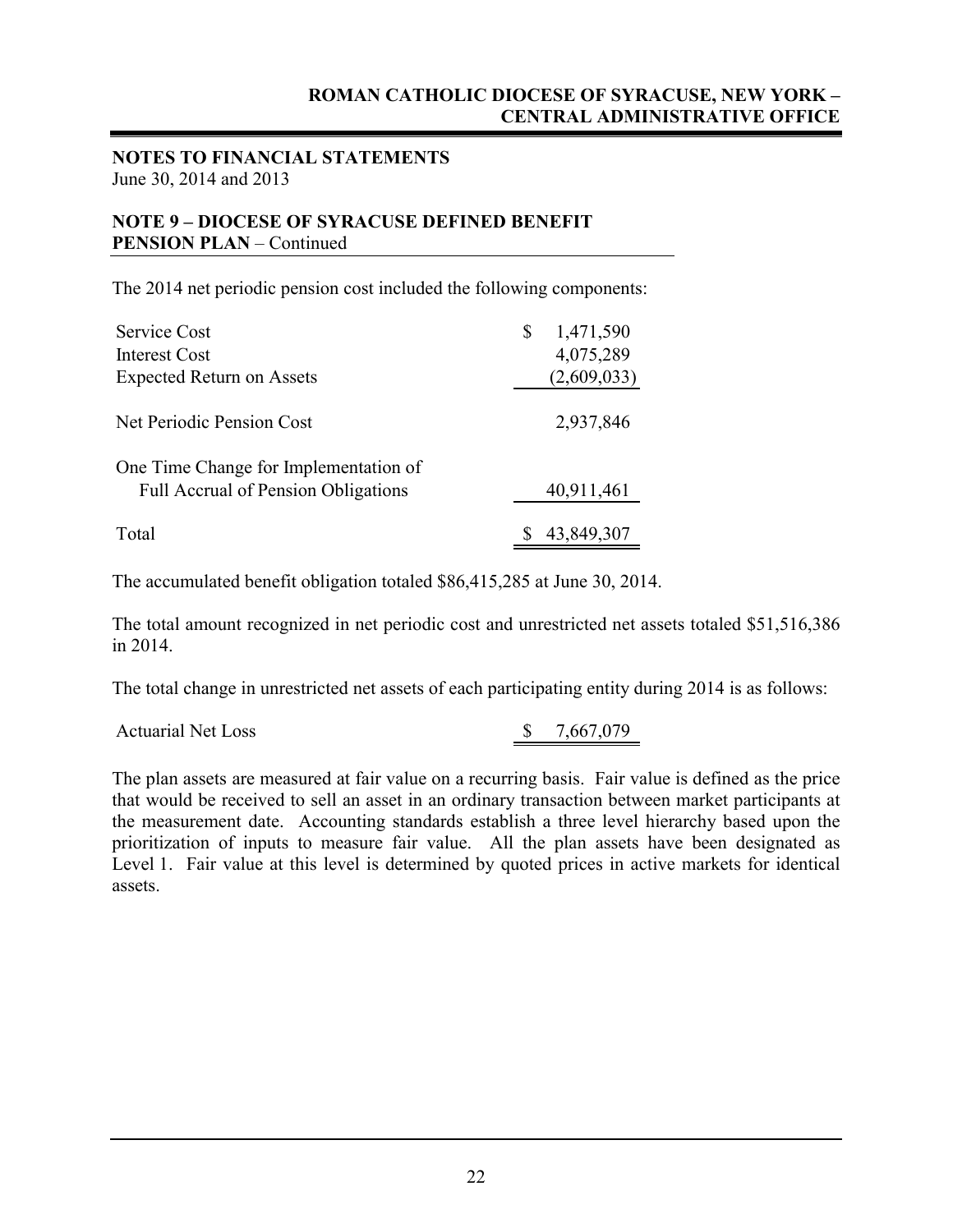### **NOTES TO FINANCIAL STATEMENTS** June 30, 2014 and 2013

### **NOTE 9 – DIOCESE OF SYRACUSE DEFINED BENEFIT PENSION PLAN** – Continued

Plan assets as of June 30, 2014 and 2013 were as follows:

|                                      | 2014            | 2013             |  |
|--------------------------------------|-----------------|------------------|--|
| Investments at Fair Value (Level 1): |                 |                  |  |
| Defined Benefit Guaranteed Portfolio | 12,899,167<br>S | 12,782,903<br>S. |  |
| Emerging Markets                     | 3,131,274       | 2,631,467        |  |
| <b>International Core Equity</b>     | 4,888,149       | 4, 135, 163      |  |
| <b>Real Estate Securities</b>        | 2,450,379       | 1,879,620        |  |
| U.S. Core Equity                     | 9,393,821       | 7,894,402        |  |
| Short-Term Government                | 9,267,730       | 8,270,326        |  |
| Total                                | 42,030,520      | \$ 37,593,881    |  |

In 2014, custodialship of the plan assets was switched from First Great West to RJR Associates.

Long term investment objectives are to maintain plan assets that will assist in covering long term obligations and to generate a return on plan assets sufficient to off-set the growth of obligations. A diversified portfolio and various risk management techniques are used to achieve these objectives.

The discount rate used in determining the actuarial present value of the projected benefit obligation was 5% in 2014 and 2013. The expected long-term return on plan assets was 7% in 2014 and 2013. The rate of compensation increase was 3% for both years. The discount rates were selected to reflect the interest rate environment at the respective measurement dates. The expected long-term rate of return assumptions were selected to represent reasonable expectations of future experience.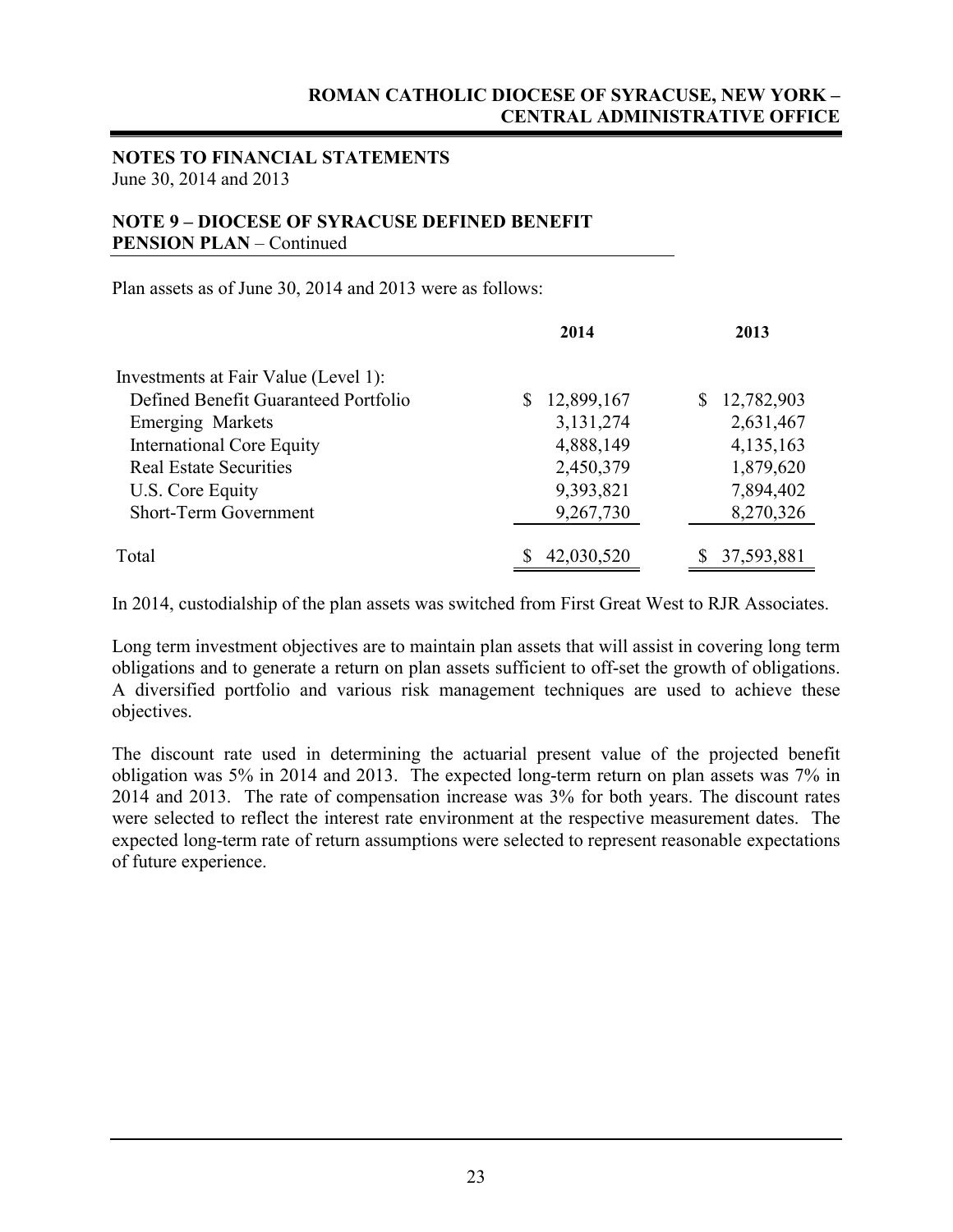## **NOTES TO FINANCIAL STATEMENTS** June 30, 2014 and 2013

### **NOTE 9 – DIOCESE OF SYRACUSE DEFINED BENEFIT PENSION PLAN** – Continued

Plan benefits expected to be paid by the organizations for the next ten years are as follows:

| 2015      | 3,833,557    |
|-----------|--------------|
| 2016      | 4,106,348    |
| 2017      | 4,385,711    |
| 2018      | 4,875,429    |
| 2019      | 5,183,297    |
| 2020-2024 | 29, 282, 243 |

Plan contributions expected to be paid in 2015 amount to \$3,000,000.

In 2014, the plan changed an actuarial assumption adopting the sex-distinct RP-2000 mortality table for annuitants and non-annuitants with projected mortality improvements using Scale BB on a generational basis. Prior to 2014, the RP-2000 table using Scale AA was used.

In 2013, the plan changed an actuarial assumption that significantly impacted the calculation of the unfunded position. In prior years the availability of assets to satisfy accrued obligations was calculated by using a 7% return on investment. In 2013, the present value of anticipated obligation was calculated using a discount rate of 5%. This change in actuarial assumption resulted in an increase of the plan's unfunded position by approximately \$12,000,000.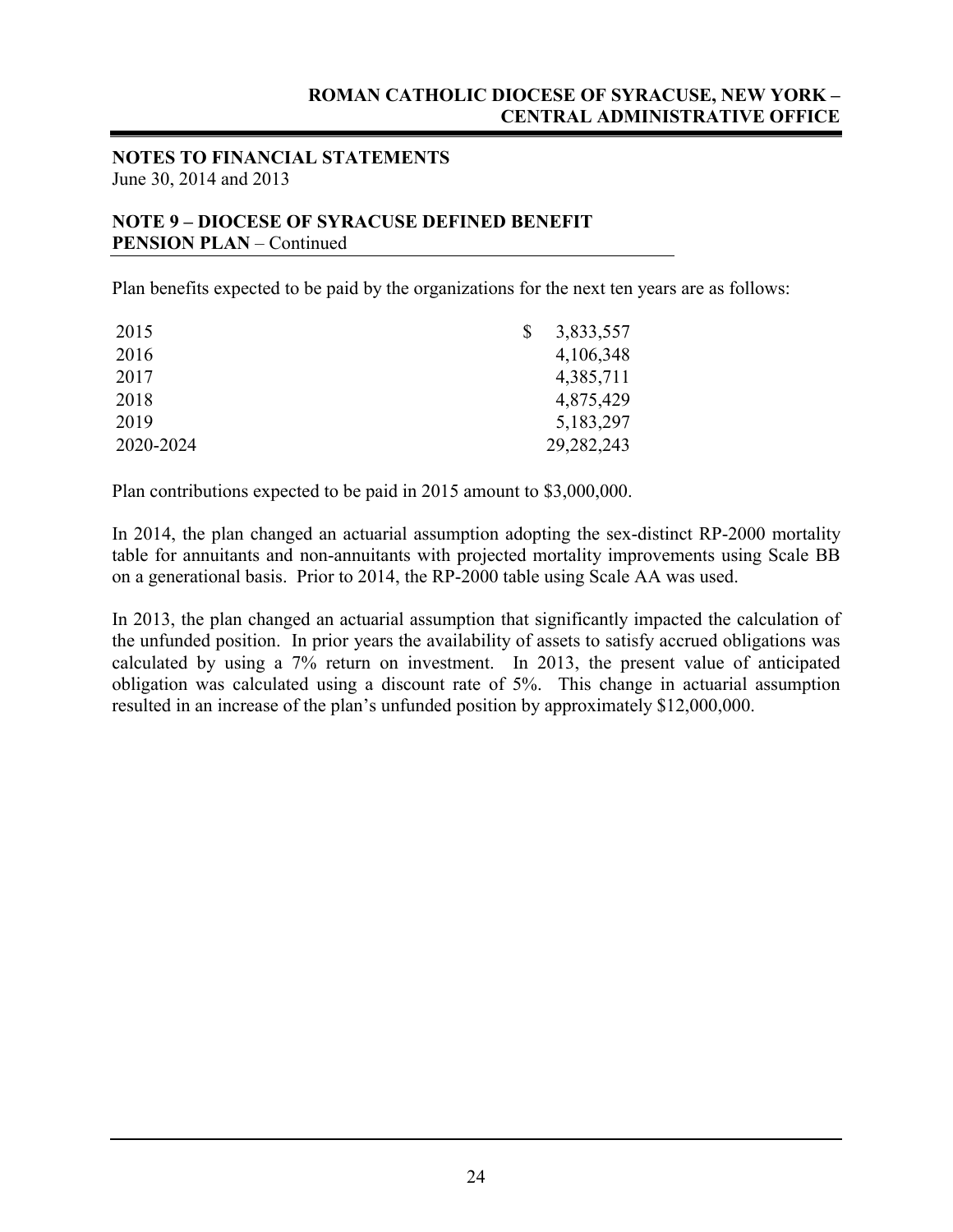#### **OTHER FINANCIAL INFORMATION**

# **SCHEDULES OF UNRESTRICTED PROGRAM AND SUPPORTING EXPENSES**

|                                                   | 2014             | 2013                                 |
|---------------------------------------------------|------------------|--------------------------------------|
| <b>EXPENSES</b>                                   |                  |                                      |
| Program Services:                                 |                  |                                      |
| Educational Programs - Catholic Schools Office    | \$<br>1,267,361  | $\boldsymbol{\mathsf{S}}$<br>414,658 |
| <b>Educational Programs - Tuition Assistance</b>  | 627,128          | 530,150                              |
| <b>Educational Programs - Religious Education</b> | 450,291          | 444,528                              |
| <b>Community Service</b>                          | 1,001,701        | 977,190                              |
| Parish Pastoral                                   | 512,309          | 659,196                              |
| Ministry for Higher Education                     | 375,452          | 381,631                              |
| <b>Hospital Ministry</b>                          | 224,905          | 229,576                              |
| Family Life, Youth and Young Adult                | 487,826          | 480,483                              |
| <b>Retreat House</b>                              | 56,700           | 43,242                               |
| Communications                                    | 464,915          | 390,345                              |
| <b>Hope Appeal Expenses</b>                       | 126,326          | 122,062                              |
| <b>McDevitt Grants</b>                            | 348,774          | 390,560                              |
| <b>National Assessments</b>                       | 126,790          | 112,184                              |
| <b>Strategic Planning</b>                         | 22,192           | $\boldsymbol{0}$                     |
| Vicar for Parishes                                | 97,024           | 97,194                               |
| <b>Total Program Services</b>                     | 6,189,694        | 5,272,999                            |
| <b>Supporting Services:</b>                       |                  |                                      |
| Administrative and Operational                    | 278,443          | 178,238                              |
| <b>Bad Debt Expense</b>                           | 643,107          | 301,558                              |
| <b>Executive Management</b>                       | 613,689          | 611,632                              |
| Development and Fundraising                       | 546,397          | 427,260                              |
| Finance                                           | 861,187          | 702,768                              |
| Parish Services                                   | 229,610          | 127,082                              |
| <b>Building and Grounds</b>                       | 1,301,225        | 1,046,450                            |
| <b>Information Technology</b>                     | 253,477          | 249,071                              |
| <b>Total Supporting Services</b>                  | 4,727,135        | 3,644,059                            |
| <b>TOTAL EXPENSES</b>                             | 10,916,829<br>\$ | 8,917,058<br>\$                      |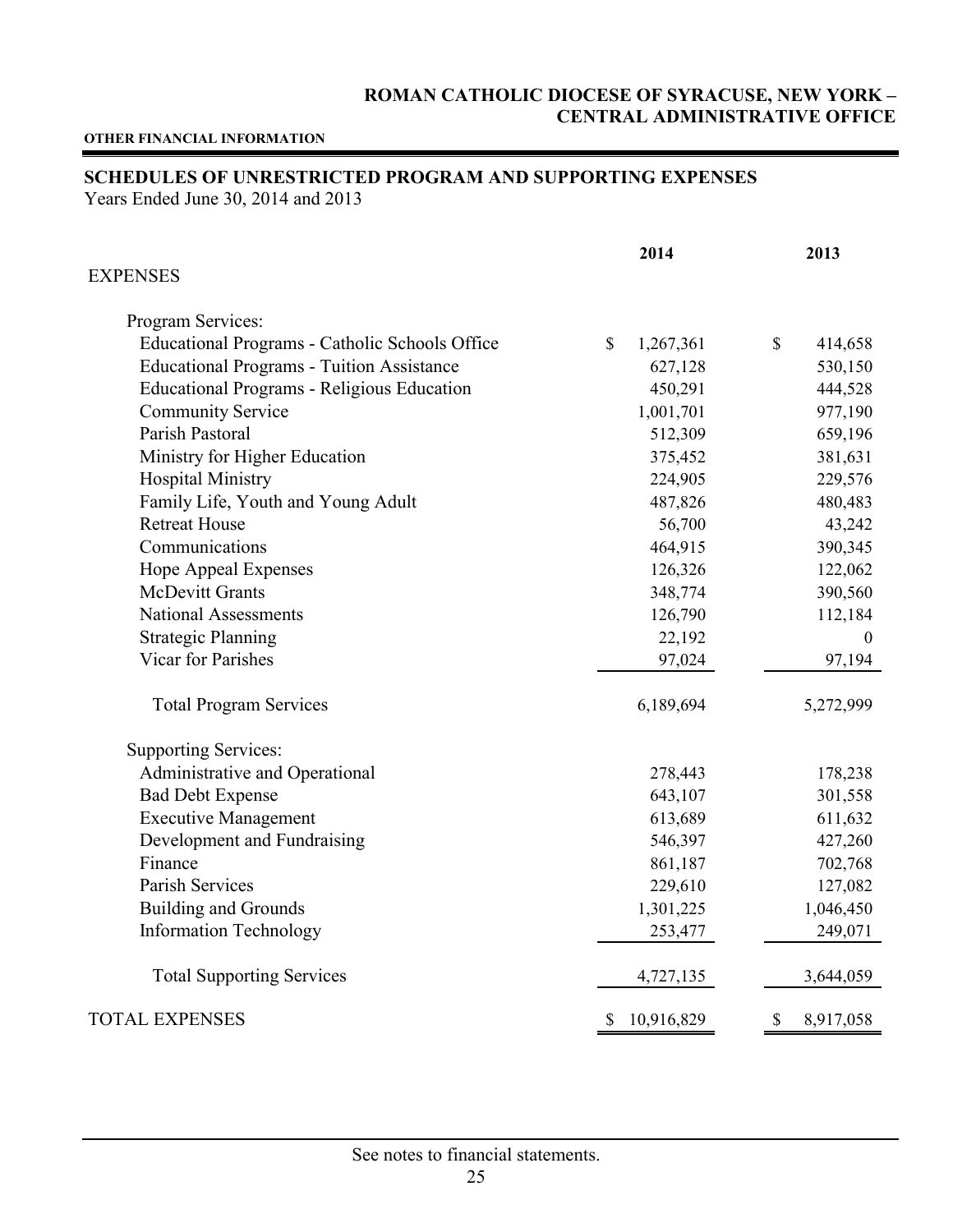# **SCHEDULE OF INSURANCE FUND ACTIVITY**

Year Ended June 30, 2014 with Comparative Totals for June 30, 2013

|                                      | <b>PSI</b>                | Health                      |
|--------------------------------------|---------------------------|-----------------------------|
| <b>REVENUE</b>                       |                           |                             |
| <b>Insurance Premiums</b><br>Rebates | \$<br>4,522,537<br>51,594 | 18,718,911<br>\$<br>477,671 |
| <b>Total Revenue</b>                 | 4,574,131                 | 19,196,582                  |
| <b>EXPENSES</b>                      |                           |                             |
| Administrative and Operational       | 620,581                   | 931,649                     |
| Insurance - Outside Carrier          | 1,332,282                 | 725,932                     |
| Insurance - Claims Paid              | 1,765,544                 | 13,597,825                  |
| Insurance - Claims Accrued           | 1,041,350                 | (165, 432)                  |
| Program Expense - Departments        | 446,967                   | 319,155                     |
| <b>Total Expenses</b>                | 5,206,724                 | 15,409,129                  |
| <b>CHANGE IN NET ASSETS</b>          | (632, 593)                | 3,787,453                   |
| Net Assets at Beginning of Year      | 4,257,191                 | 6,466,248                   |
| Net Assets at End of Year            | 3,624,598                 | 10,253,701                  |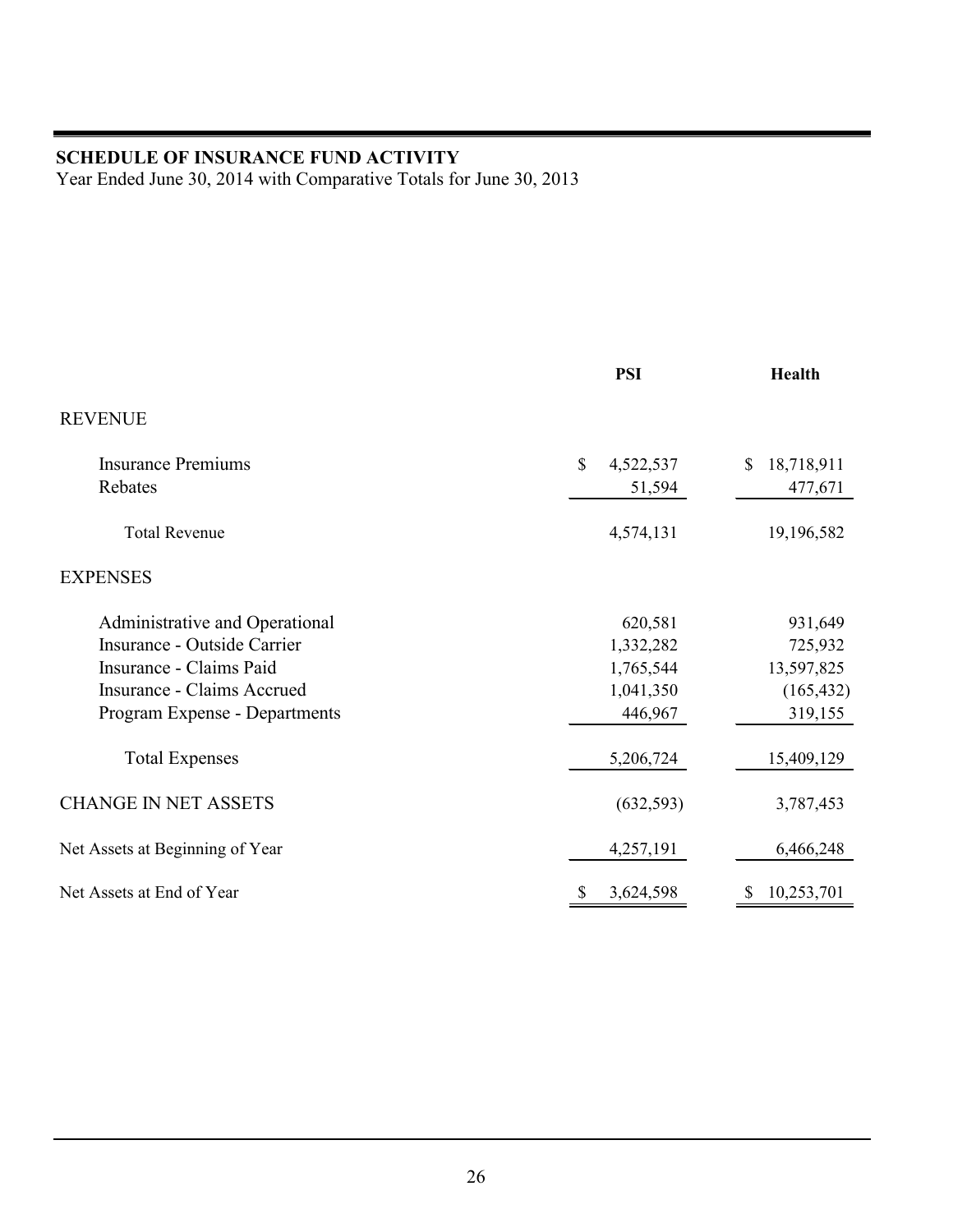|                                      |                             |                                    | <b>Total</b>                |
|--------------------------------------|-----------------------------|------------------------------------|-----------------------------|
| Unemployment                         | <b>Disability</b>           | 2014                               | 2013                        |
| $\$$<br>419,358<br>$\boldsymbol{0}$  | $\$$<br>316,459<br>0        | 23,977,265<br>\$<br>529,265        | \$<br>22,418,253<br>110,218 |
| 419,358                              | 316,459                     | 24,506,530                         | 22,528,471                  |
| 11,875                               | 18,000                      | 1,582,105                          | (2,156)                     |
| $\theta$<br>489,922                  | $\boldsymbol{0}$<br>155,780 | 2,058,214<br>16,009,071<br>875,918 | 1,941,503<br>16,030,098     |
| $\boldsymbol{0}$<br>$\boldsymbol{0}$ | 0<br>$\boldsymbol{0}$       | 766,122                            | 700,653<br>752,832          |
| 501,797                              | 173,780                     | 21,291,430                         | 19,422,930                  |
| (82, 439)                            | 142,679                     | 3,215,100                          | 3,105,541                   |
| 2,764,412                            | 1,104,009                   | 14,591,860                         | 11,486,319                  |
| 2,681,973<br>\$                      | 1,246,688<br>\$             | 17,806,960<br>\$                   | 14,591,860<br>\$            |